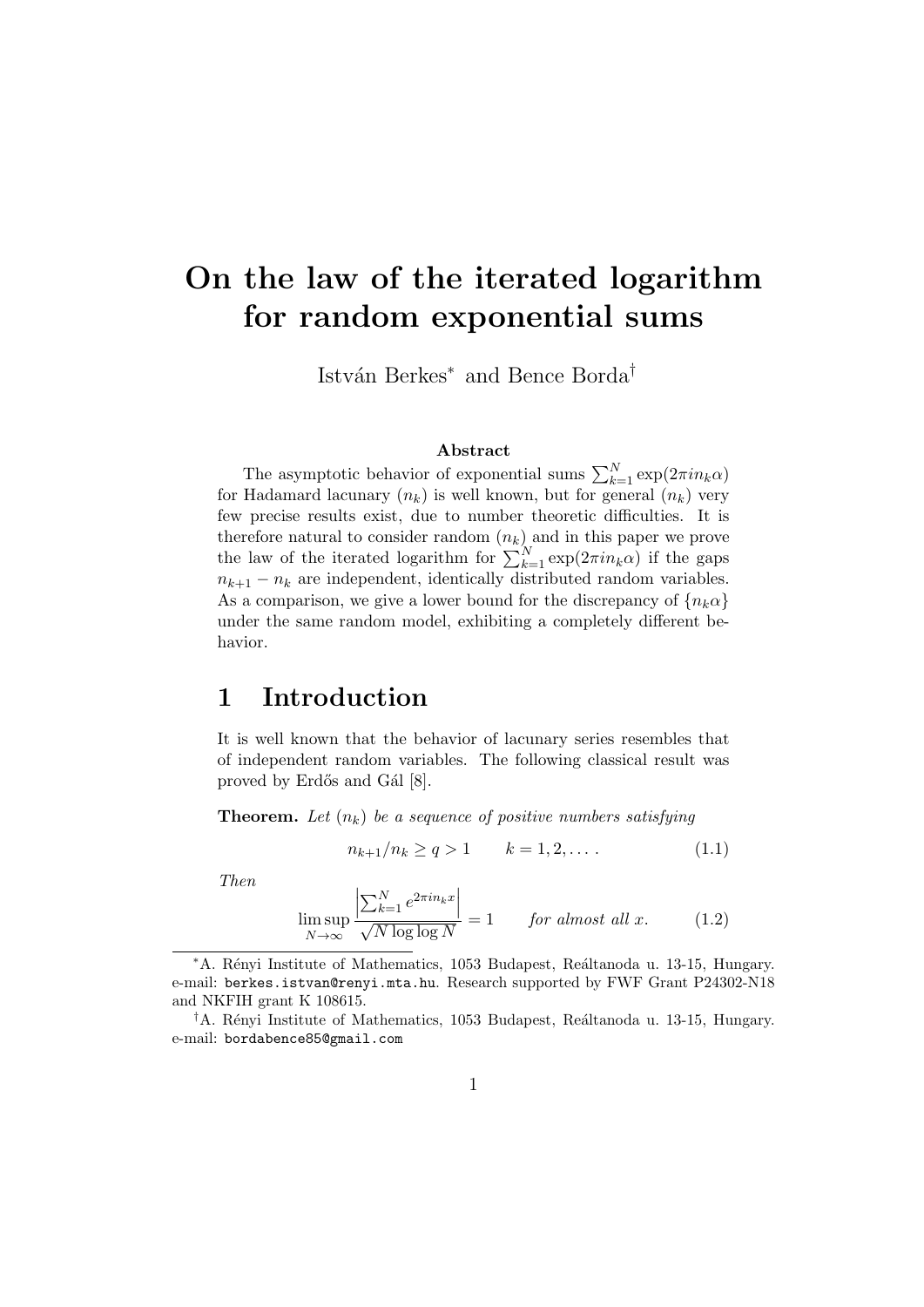Note that here the  $n_k$  need not be integers. As was shown by Takahashi [23], [24], for integer  $n_k$  the gap condition (1.1) can be weakened and an optimal condition was obtained by Berkes [4]: relation (1.2) remains valid if *n<sup>k</sup>* are positive integers and

$$
n_{k+1}/n_k \ge 1 + (\log \log k)^{\gamma}/\sqrt{k}, \qquad \gamma > 1/2
$$

for  $k \geq k_0$  and this becomes false for  $\gamma = 1/2$ . In particular, there exist sequences  $n_k \geq e^{\sqrt{k}}$  such that (1.2) is not true. This does not mean, however, that for sequences  $(n_k)$  growing at a slower speed, (1.2) cannot be true. From the results of Salem and Zygmund [20] it follows that there exists a sequence  $(n_k)$  of integers with  $n_k = O(k)$ such that (1.2) holds, and Aistleitner and Fukuyama [2] showed the existence of an integer sequence  $(n_k)$  with  $n_{k+1} - n_k = O(1)$  satisfying  $(1.2)$ . For other, related constructions see [1], [3], [11], [12], [15]. Note, however, that all these constructions use random  $(n_k)$  and no explicit polynomially growing  $(n_k)$  satisfying  $(1.2)$  seems to be known. Indeed, proving  $(1.2)$  for a "concrete" sequence  $(n_k)$  requires precise estimates for the number of solutions of the Diophantine equation

$$
\pm n_{k_1} \pm \ldots \pm n_{k_r} = M, \qquad 1 \le k_1, \ldots, k_r \le N \tag{1.3}
$$

which is a notoriously difficult problem of additive number theory, see e.g. Halberstam and Roth [13], Chapters II and III. Thus proving precise asymptotic results for exponential sums  $\sum_{k=1}^{N} \exp(2\pi i n_k x)$  is more or less restricted to random sequences  $(n_k)$ , and the purpose of the present paper is to study the law of the iterated logarithm in the random case.

Naturally, there are many different types of random sequences; we will consider the simplest case when the gaps  $n_{k+1} - n_k$  are independent, identically distributed (i.i.d.) random variables. As in [8], we will not assume that the  $n_k$  are integers, although, as we will see, this is the most interesting case. We will not assume, either, that the sequence  $(n_k)$  is increasing. To avoid confusion between random and nonrandom sequences, in the random case the sequence  $(n_k)$  will be denoted by  $(S_k)$ ; the assumption that the gaps  $S_{k+1} - S_k$  are i.i.d. means that  $S_k = \sum_{j=1}^k X_j$  is a random walk. Schatte [22] showed that in the case when  $X_1$  is absolutely continuous, for any fixed x the sequence  ${S_kx}$  (where  ${\cdot}$  denotes fractional part) has strong independence properties implying the LIL for the discrepancy of  ${S_kx}$ .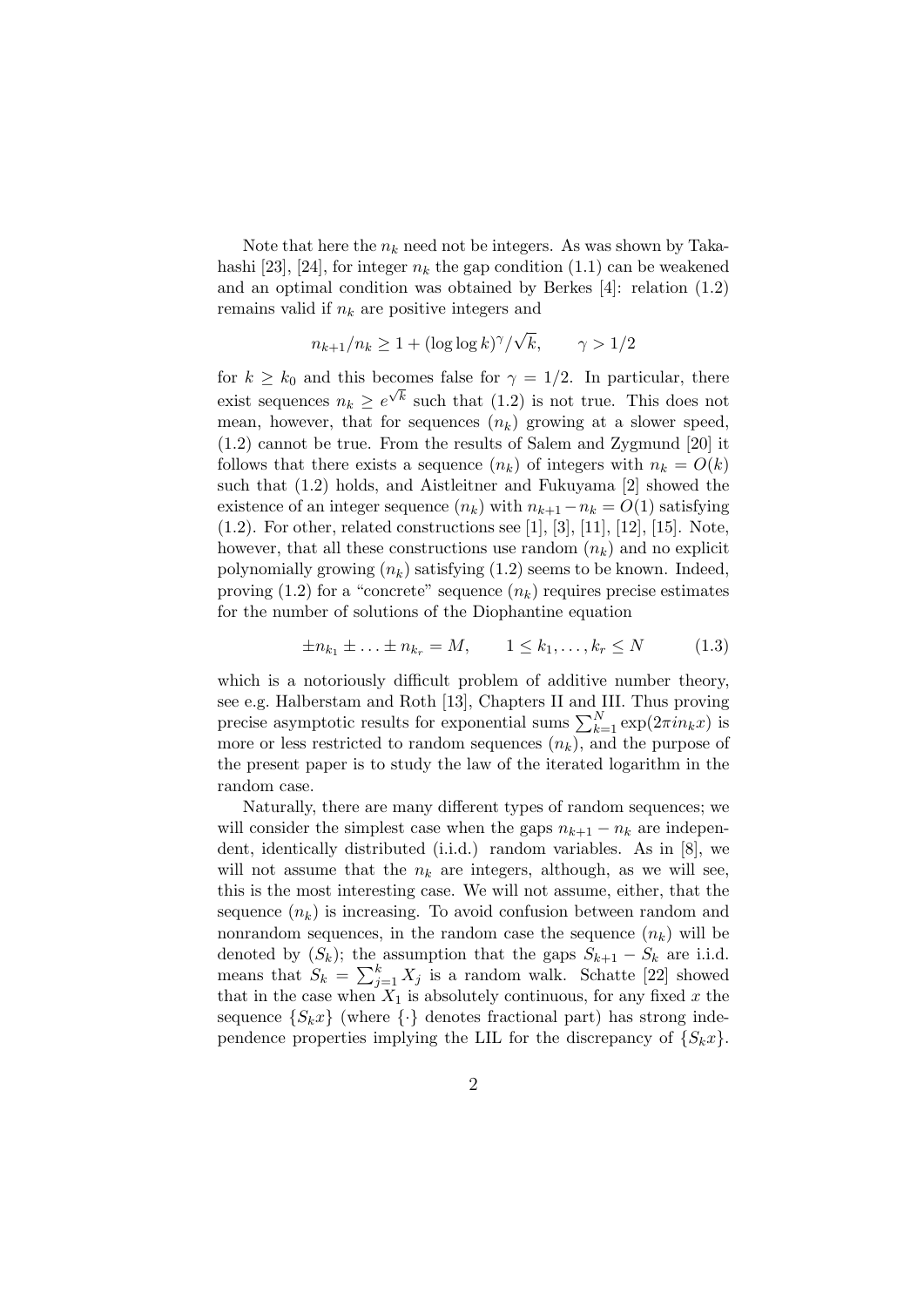For the same class of random walks, the almost everywhere convergence of  $\sum_{k=1}^{\infty} c_k f(S_k x)$  under  $\sum_{k=1}^{\infty} c_k^2 < +\infty$  where *f* is a smooth periodic function was proved in Berkes and Weber [6], Theorem 4.2. Whether this remains valid for integer valued  $(n_k)$  remains open; for a partial result see [6], Theorem 4.3. Upper bounds for the discrepancy of  ${S_kx}$ , which is closely related to the behavior of the corresponding exponential sum, are given in Weber [25] and Berkes and Weber [6]; the bounds depend on the distribution of the variable  $X_1$  defining the random walk and on the rational approximation properties of *x*. Improving the tools in [6], [25] and determining the precise asymptotics of high moments of the exponential sum  $\sum_{k=1}^{n} \exp(2\pi i S_k x)$ , in this paper we will prove the law of the iterated logarithm for the exponential sum for arbitrary random walks (*Sn*).

**Theorem 1.1.** Let  $X_1, X_2, \ldots$  be i.i.d. random variables with char*acteristic function*  $\varphi$ , *let*  $S_k = \sum_{j=1}^k X_j$ , *and let*  $\alpha \in \mathbb{R}$ *. Suppose that*  $\exp(2\pi i X_1 \alpha)$  *is non-degenerate.* 

*(i) If*  $\mathbb{P}(2X_1\alpha \in \mathbb{Z}) < 1$ *, then with probability 1* 

$$
\limsup_{n \to \infty} \frac{1}{\sqrt{n \log \log n}} \left| \sum_{k=1}^{n} e^{2\pi i S_k \alpha} \right| = \frac{\sqrt{1 - |\varphi(2\pi\alpha)|^2}}{|1 - \varphi(2\pi\alpha)|}.
$$
 (1.4)

*(ii) If*  $\mathbb{P}(2X_1 \alpha \in \mathbb{Z}) = 1$ *, then with probability 1* 

$$
\limsup_{n \to \infty} \frac{1}{\sqrt{n \log \log n}} \left| \sum_{k=1}^{n} e^{2\pi i S_k \alpha} \right| = \sqrt{2} \frac{\sqrt{1 - |\varphi(2\pi \alpha)|^2}}{|1 - \varphi(2\pi \alpha)|}. \quad (1.5)
$$

Note that the variable *x* in the sum  $\sum_{k=1}^{N} \exp(2\pi i S_k x)$  was replaced by  $\alpha$  to emphasize that, unlike in (1.2), in (1.4)  $\alpha$  is fixed and and the relation holds with probability 1 in the space of the random walk  $(S_k)$ . From now on, we will use the abbreviation "a.s." (almost surely) instead of "with probability 1".

If  $\exp(2\pi i X_1 \alpha)$  is degenerate, i.e. if there exists a constant  $c \in \mathbb{C}$ such that  $\exp(2\pi i X_1 \alpha) = c$  a.s., then  $\exp(2\pi i S_k \alpha) = c^k$  a.s. In this case clearly no law of the iterated logarithm with a nonzero limsup can hold for for  $\exp(2\pi i S_k \alpha)$ . Note that  $\exp(2\pi i X_1 \alpha)$  is degenerate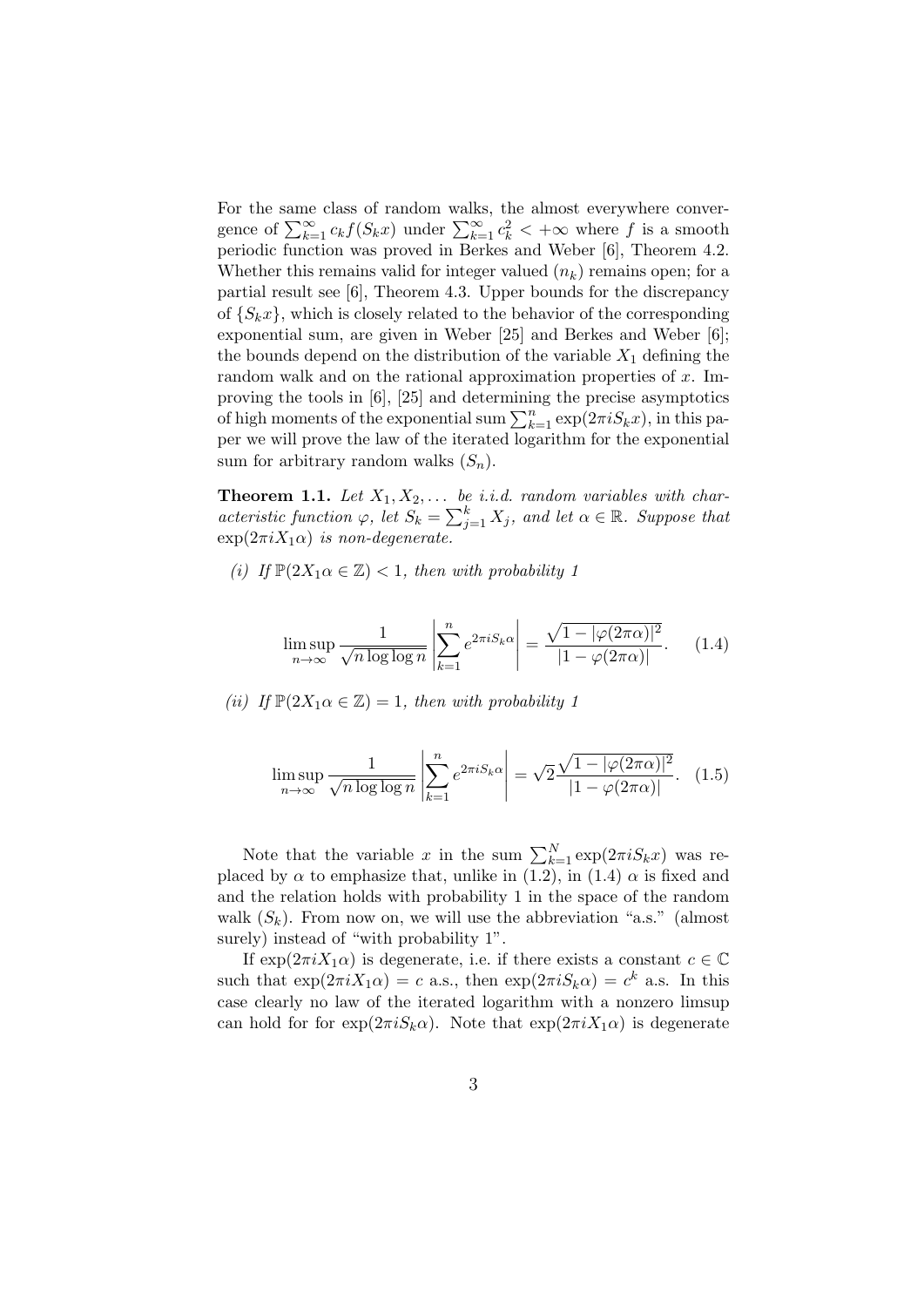if and only if  $\mathbb{P}((X_1 - X_2)\alpha \in \mathbb{Z}) = 1$ , or alternatively if and only if  $|\varphi(2\pi\alpha)|=1.$ 

A random variable  $X_1$  is called a lattice variable if there exist  $a, b \in$ R such that *X*<sup>1</sup>  $∈ a+bZ$  a.s. If *X*<sup>1</sup> is not a lattice variable (e.g. if it has a continuous distribution), then for any  $\alpha \neq 0$  the random variable  $\exp(2\pi i X_1 \alpha)$  is non-degenerate, moreover we have  $\mathbb{P}(2X_1 \alpha \in \mathbb{Z}) < 1$ , and thus (1.4) holds.

In the case of a lattice variable  $X_1$  there are only countably many exceptional values of  $\alpha$  for which  $\exp(2\pi i X_1 \alpha)$  is degenerate. Even though the law of the iterated logarithm holds whenever  $\exp(2\pi i X_1 \alpha)$ is non-degenerate, the structure of the sequence  $\exp(2\pi i S_k \alpha)$  can be very different for different values of  $\alpha$ . For example, if  $X_1$  is integer valued and non-degenerate, and  $\alpha$  is irrational, then the possible values of the sequence  $\exp(2\pi i S_k \alpha)$  form a countable dense subset of the unit circle, while for rational  $\alpha$  the corresponding set is finite (in fact comprised of certain roots of unity). The law of the iterated logarithm in the last case follows relatively easily from Markov chain theory, in contrast to the case of a non-lattice  $X_1$ , which lies considerably deeper.

Note that the condition  $\mathbb{P}(2X_1\alpha \in \mathbb{Z}) = 1$  in (ii) is equivalent to  $\exp(2\pi i X_1 \alpha) = \pm 1$  a.s. In this case the terms  $\exp(2\pi i S_k \alpha)$  of the random exponential sum are all  $\pm 1$  a.s. If, on the other hand  $\mathbb{P}(2X_1\alpha \in \mathbb{Z})$  < 1, then the terms are not all purely real.

It is interesting to note that in Theorem 1.1 no assumptions were made about the moments of  $|X_1|$  and the distribution of  $X_1$  enters the theorem only through arithmetic conditions on  $(X_1 - X_2)\alpha$  and  $2X_1\alpha$ . The moments of  $|X_1|$ , or more generally, the tail behavior of  $|X_1|$ , influences only the growth of the sequence  $|S_n|$ . Assume for example that

$$
\mathbb{P}(|X_1| > t) \sim ct^{-\beta} \quad \text{as } t \to \infty \tag{1.6}
$$

for some  $c > 0$ ,  $0 < \beta < 2$ . Then  $\mathbb{E}|X_1|^\gamma$  is finite for  $\gamma < \beta$  and infinite for  $\gamma > \beta$  and by classical results of probability theory (see e.g. Feller [9], p. 580, Lévy [17], p. 143)  $S_n/n^{1/\beta}$  has a non-degenerate limit distribution with characteristic function  $\exp(-c_1|t|^{\beta})$ , and

$$
|S_n| = O(n^{1/\beta + \varepsilon}) \quad \text{a.s.}
$$

holds for  $\varepsilon > 0$ , but not for  $\varepsilon < 0$ . Hence in this case  $S_k$  has polynomial growth. The case  $\beta = 1/2$  is of particular interest, since the corresponding nonrandom sequence  $n_k = k^2$  is the only "concrete" polynomial case when the precise asymptotics of the exponential sum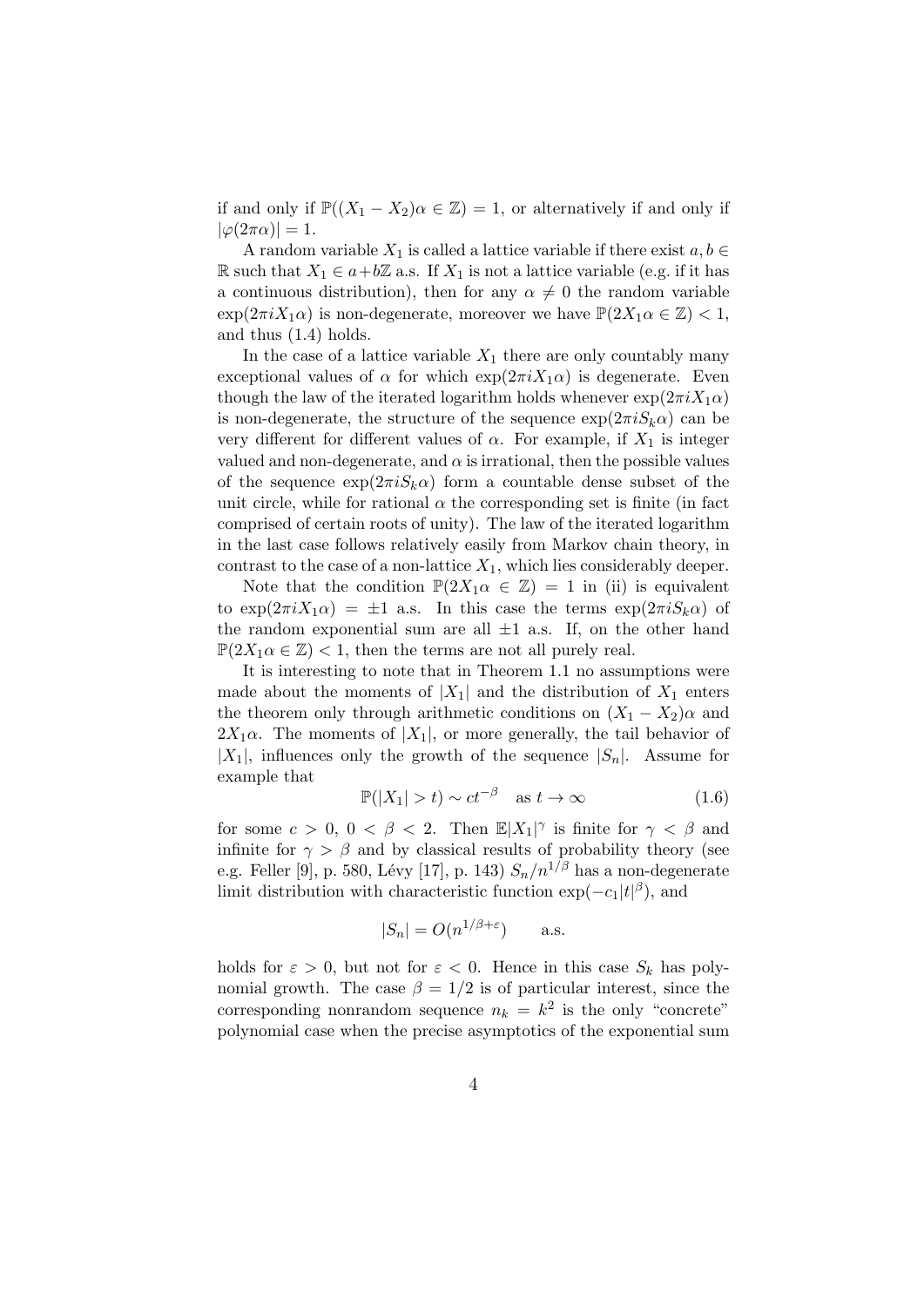$\sum_{k=1}^{N} \exp(2\pi i n_k \alpha)$  is known. In this case Fiedler, Jurkat and Körner [10] showed that given any positive nondecreasing function  $g(n)$ , for almost all  $\alpha$  the relation

$$
\sum_{k=1}^{n} \exp(2\pi i k^2 \alpha) \ll \sqrt{n}g(n) \tag{1.7}
$$

holds if and only if

$$
\sum_{n=1}^{\infty} \frac{1}{n g^4(n)} = \infty.
$$

In particular, (1.7) holds if  $g(n) = (\log n)^{1/4+\epsilon}$  for  $\epsilon > 0$ , but not for  $\varepsilon = 0$ . Also, if (1.7) holds with some  $g(n)$ , then it also holds for *cg*(*n*) for any *c* > 0 and thus for  $\sum_{k=1}^{n} \exp(2\pi i k^2 \alpha)$  no law of the iterated logarithm type result can hold. As Hardy and Littlewood [14] showed, for fixed  $\alpha$  the behavior of the sum is connected to the rational approximation properties of  $\alpha$ . We stress, however, that in the random case exhibiting the same growth of  $(S_k)$ , the LIL holds for  $\sum_{k=1}^{N} \exp(2\pi i S_k \alpha).$ 

In view of Koksma's inequality (see [16], p. 143), under the assumptions of Theorem 1.1 the discrepancy  $D_N({S_k \alpha})$  of the first N terms of the sequence  ${S_k \alpha}$  satisfies with probability 1

$$
D_N(\{S_k \alpha\}) \gg N^{-1/2} (\log \log N)^{1/2}
$$

for infinitely many *N*. By the results of Schatte [22], for absolutely continuous  $X_1$  this estimate is sharp, but as the remark at the end of our paper will show, if  $X_1$  is integer valued, has mean 0 and finite variance and

$$
\left| \alpha - \frac{p}{q} \right| < \frac{C}{q^{\gamma}} \tag{1.8}
$$

for infinitely many rationals  $p/q$  with some constants  $C > 0$  and  $\gamma > 2$ , then with probability 1 we have

$$
D_N(\{S_k \alpha\}) \gg N^{-1/(2\gamma - 2) - \varepsilon}
$$

for any  $\varepsilon > 0$  and infinitely many *N*. Thus for irrational numbers  $\alpha$  allowing a very good approximation with rational numbers, the order of magnitude of the discrepancy can be much greater than  $N^{-1/2}$ (log log *N*)<sup>1/2</sup>. In the opposite direction, Weber [25] proved that

$$
D_N(\{S_k \alpha\}) \ll N^{-1/(\gamma - 1) + \varepsilon} \quad \text{a.s.}
$$

for any  $\varepsilon > 0$ . The precise order of magnitude of  $D_N({S_k \alpha})$  remains open.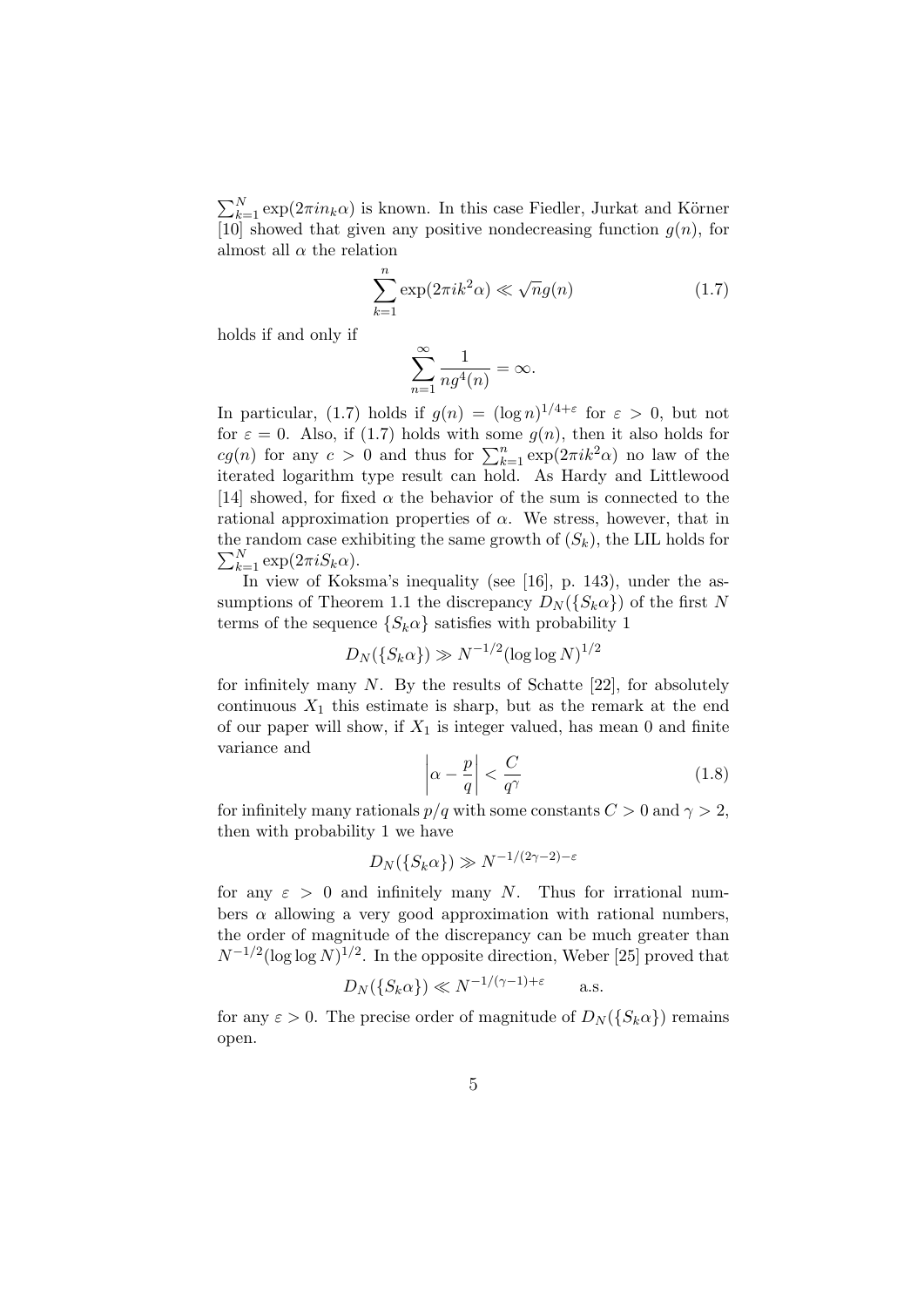### **2 A moment estimate**

We use *∥x∥* to denote the distance of a real number *x* from the nearest integer. Recall that  $||-x|| = ||x||$  and  $||x+y|| \le ||x|| + ||y||$  for any  $x, y \in \mathbb{R}$ . We will also frequently use the fact that the characteristic function  $\varphi$  of an arbitrary distribution satisfies  $\varphi(-x) = \overline{\varphi}(x)$  and  $|\varphi(x)| \leq 1$  for any  $x \in \mathbb{R}$ .

First, we find a simple upper bound for  $|\varphi|$ .

**Proposition 2.1.** *Let X*1*, X*<sup>2</sup> *be independent random variables with characteristic function*  $\varphi$ *. For any*  $t \in \mathbb{R}$  *we have* 

 $1 - |\varphi(\pi t)| \geq (\mathbb{E} ||t(X_1 - X_2)||)^2$ .

*Proof.* Since *X*1*, X*<sup>2</sup> are independent, we have

$$
\mathbb{E}e^{\pi it(X_1 - X_2)} = \mathbb{E}e^{\pi itX_1}\mathbb{E}e^{-\pi itX_2} = |\varphi(\pi t)|^2
$$

for any  $t \in \mathbb{R}$ . After taking the real part, and using  $|\varphi| \leq 1$  we obtain

$$
1 - |\varphi(\pi t)| \ge \frac{1 - |\varphi(\pi t)|^2}{2} = \mathbb{E} \frac{1 - \cos(\pi t (X_1 - X_2))}{2}.
$$

Let us now use the general estimate

$$
\frac{1 - \cos(\pi x)}{2} \ge \frac{\sin^2(\pi x)}{4} \ge ||x||^2,
$$

valid for all  $x \in \mathbb{R}$ , to get

$$
1-|\varphi(\pi t)| \geq \mathbb{E} ||t(X_1 - X_2)||^2.
$$

Applying Jensen's inequality finishes the proof.

 $\Box$ 

The following result, giving a sharp asymptotic bound for the high moments of  $\sum_{k=1}^{n} \exp(2\pi i S_k \alpha)$ , is the crucial ingredient of the proof of Theorem 1.1.

**Proposition 2.2.** *Let X*1*, X*2*, . . . be i.i.d. random variables with characteristic function*  $\varphi$ *, and let*  $S_k = \sum_{j=1}^k X_j$ *. Let*  $\alpha \in \mathbb{R}$  *be such that* 

$$
\mathbb{P}\left(4\alpha(X_1 - X_2) \in \mathbb{Z}\right) < 1,\tag{2.1}
$$

*and let*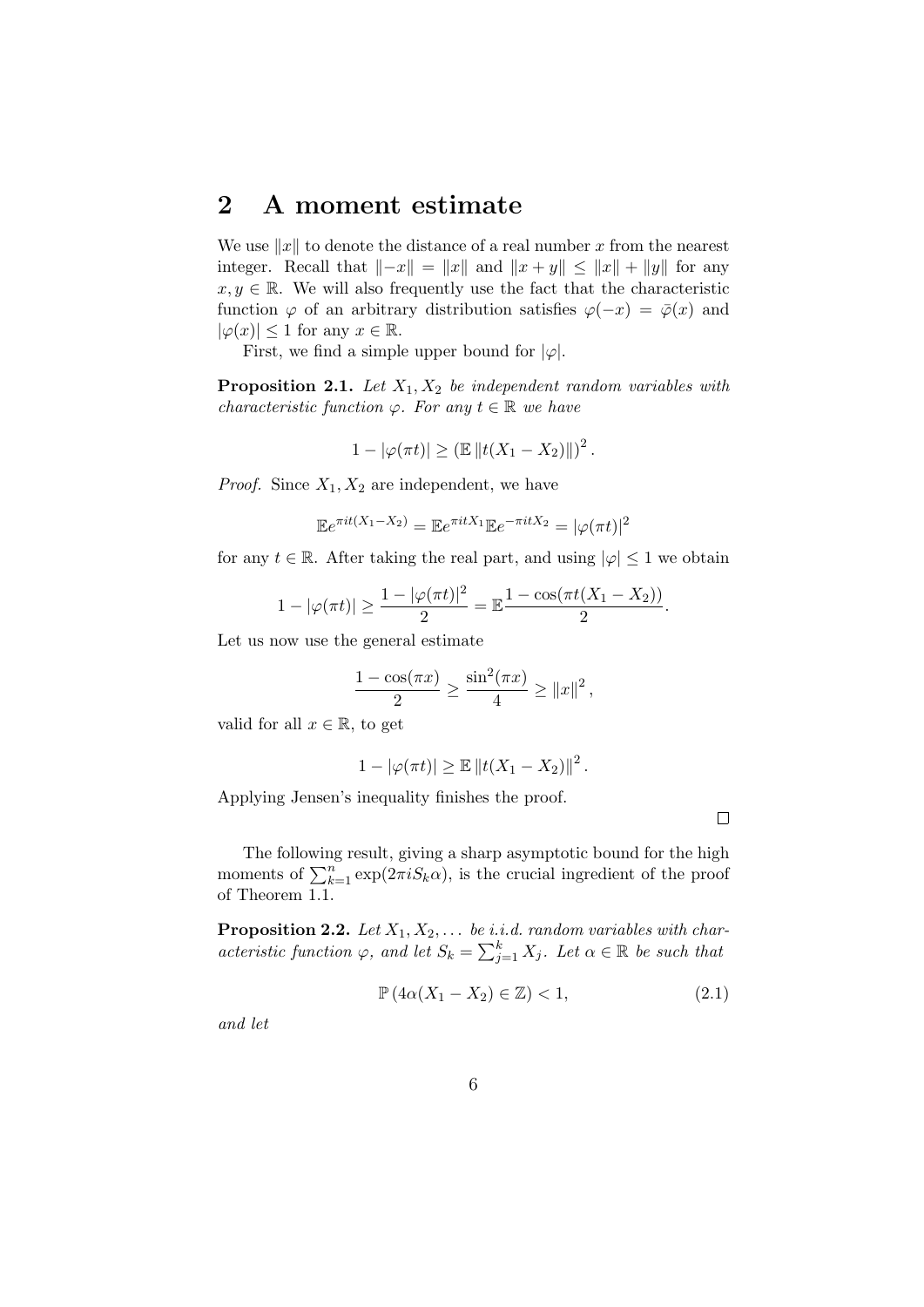$R = \frac{16}{\sqrt{5}}$  $\frac{18}{(\mathbb{E} || 4\alpha(X_1 - X_2) ||)^2}.$ 

*For any integers*  $p \geq 1$ *,*  $m \geq 0$  *and*  $n \geq 1$  *we have* 

$$
\left| \mathbb{E} \left| \sum_{k=m+1}^{m+n} e^{2\pi i S_k \alpha} \right|^{2p} - \left( \frac{1 - |\varphi(2\pi \alpha)|^2}{|1 - \varphi(2\pi \alpha)|^2} \right)^p p!^2 {n \choose p} \right| \le
$$
  

$$
(2pR)^{2p} \max_{0 \le q \le p} \frac{q^{2p-q} n^q}{q! R^{q-1}} + (pR)^{p+1} n^{p-1}.
$$

Note that assumption (2.1) is stronger than the nondegeneracy condition in Theorem 1.1 and implies that

$$
\mathbb{E}\left\|4\alpha(X_1 - X_2)\right\| > 0.
$$

If (2.1) fails then, as we will see,  ${e^{2\pi i S_k \alpha}, k \ge 1}$  is an exponentially mixing Markov chain and Theorem 1.1 can be deduced from the theory of mixing processes.

*Proof.* Expanding the power we get

$$
\mathbb{E}\left|\sum_{k=m+1}^{m+n} e^{2\pi i S_k \alpha}\right|^{2p} = \sum_{m+1 \le \ell_1, \dots, \ell_{2p} \le m+n} \mathbb{E}e^{2\pi i \alpha \left(S_{\ell_1} - S_{\ell_2} + \dots + S_{\ell_{2p-1}} - S_{\ell_{2p}}\right)}.
$$
\n(2.2)

Let  $[2p] = \{1, 2, ..., 2p\}$ . We call  $B = (B_1, ..., B_s)$  an ordered partition of  $[2p]$  if  $B_1, \ldots, B_s$  are pairwise disjoint, nonempty subsets of [2*p*] the union of which is [2*p*]. For any 2*p*-tuple  $\ell = (\ell_1, \ldots, \ell_{2p})$  let us define an ordered partition  $B(\ell)$  of  $[2p]$  the following way. If

$$
\{\ell_1, \ldots, \ell_{2p}\} = \{k_1, \ldots, k_s\} \tag{2.3}
$$

with  $k_1 < \cdots < k_s$ , then let

$$
B_j(\ell) = \{ i \in [2p] : \ell_i = k_j \},\
$$

and  $B(\ell) = (B_1(\ell), \ldots, B_s(\ell))$ . We will estimate the sum of the terms in (2.2) for which  $B(\ell)$  is a given ordered partition *B* of [2*p*]. Let us thus introduce the notation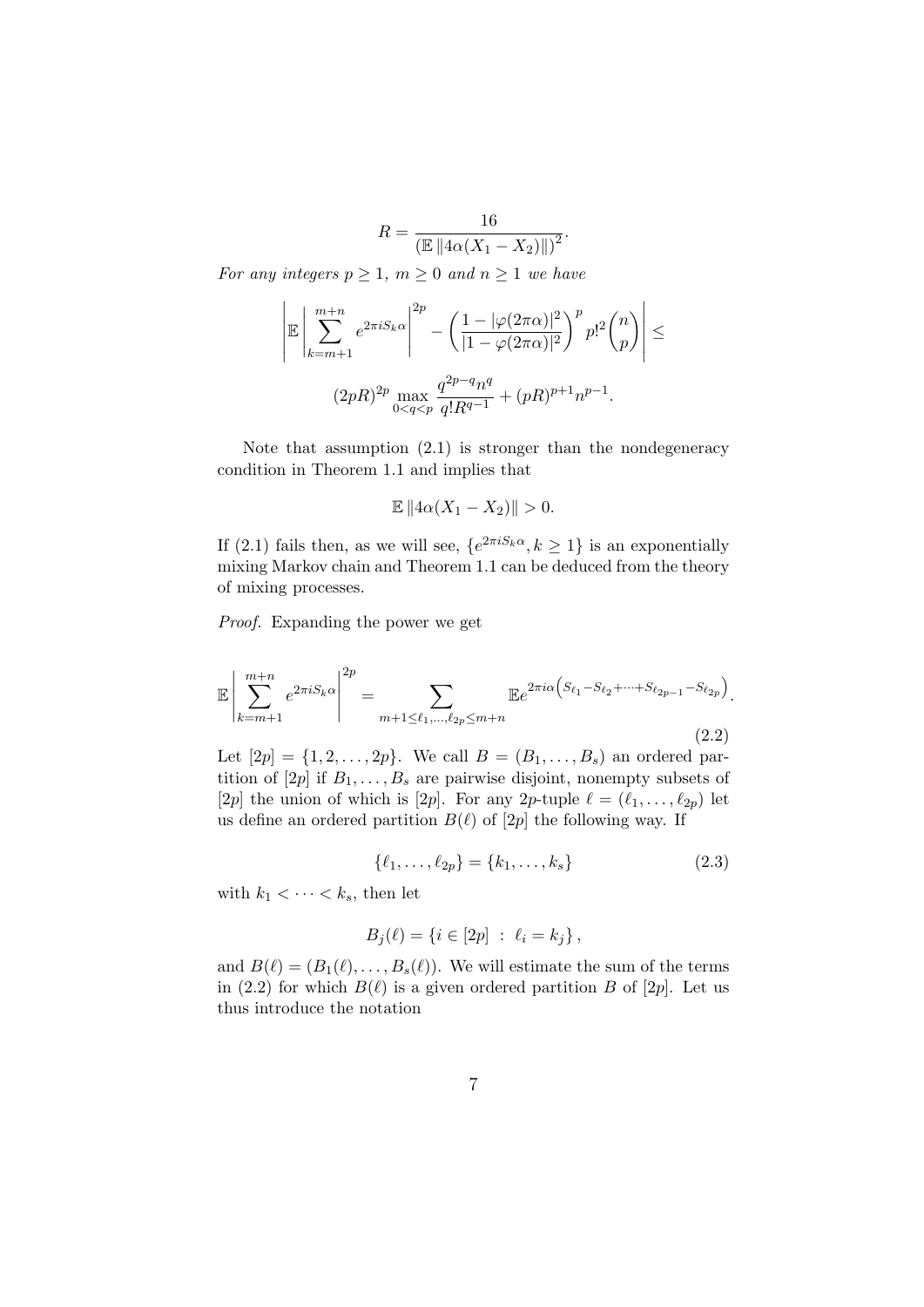$$
\Sigma(B) = \sum_{\substack{m+1 \leq \ell_1, \dots, \ell_{2p} \leq m+n \\ B(\ell)=B}} \mathbb{E} e^{2\pi i \alpha \left( S_{\ell_1} - S_{\ell_2} + \dots + S_{\ell_{2p-1}} - S_{\ell_{2p}} \right)}.
$$

Fix an ordered partition  $B = (B_1, \ldots, B_s)$ , and let  $\ell$  be such that  $B(\ell) = B$ . Let  $k_1 < \cdots < k_s$  be as in (2.3). Then

$$
S_{\ell_1}-S_{\ell_2}+\cdots+S_{\ell_{2p-1}}-S_{\ell_{2p}}=\varepsilon_1S_{k_1}+\cdots+\varepsilon_sS_{k_s},
$$

where  $\varepsilon_1, \ldots, \varepsilon_s$  are integers depending only on *B*, in fact

$$
\varepsilon_j = \sum_{i \in B_j} (-1)^{i+1} \tag{2.4}
$$

for all  $1 \leq j \leq s$ . Let  $q = q(B)$  denote the maximum number of nonempty intervals  $I_1, \ldots, I_q$  partitioning [*s*] such that  $\sum_{j \in I_k} \varepsilon_j = 0$ for every  $1 \leq k \leq q$ . From (2.4) we obtain that whenever  $\check{I} \subseteq [s]$  is a nonempty interval such that  $\sum_{j\in I} \varepsilon_j = 0$ , then

$$
\sum_{i\in \cup_{j\in I}B_j} (-1)^{i+1} = 0.
$$

Thus  $\bigcup_{i \in I} B_i$  contains both an even and an odd integer in [2*p*], and so its cardinality is at least 2. Since  $B$  is a partition of  $[2p]$ , we have

$$
2q \le \sum_{k=1}^q | \cup_{j \in I_k} B_j | = \sum_{j=1}^s |B_j| = 2p.
$$

Hence  $q \leq p$ . Moreover, we have  $q = p$  if and only if there exists a partition of [*s*] into nonempty intervals  $I_1, \ldots, I_p$  such that  $\cup_{j \in I_k} B_j$ contains precisely one even and one odd integer for every  $1 \leq k \leq p$ .

We first compute  $\Sigma(B)$  in the case  $q = p$ , which, as we will see, gives the main contribution. Let  $\pi_e$  and  $\pi_o$  be arbitrary permutations of the even and odd integers in [2*p*], respectively, and let  $\sigma \in \{-1, 0, 1\}^p$  also be arbitrary. Let us construct an ordered partition  $B = B(\pi_e, \pi_o, \sigma) = (B_1, \ldots, B_s)$  of [2*p*] in exactly *p* steps the following way. In the first step consider  $\pi_o(1), \pi_e(2)$ . If  $\sigma_1 = -1$ , then let *B*<sub>1</sub> = { $\pi$ <sup>*o*</sup>(1)} and *B*<sub>2</sub> = { $\pi$ <sup>*e*</sup>(2)}. If  $\sigma$ <sub>1</sub> = 1, then let *B*<sub>1</sub> = { $\pi$ <sup>*e*</sup>(2)} and *B*<sub>2</sub> = { $\pi_o(1)$ }. If  $\sigma_1 = 0$ , then let  $B_1 = {\pi_o(1), \pi_e(2)}$ . We proceed in a similar way. In step *k* we add the sets  $\{\pi_o(2k-1)\}\$  and  $\{\pi_e(2k)\}\$ , or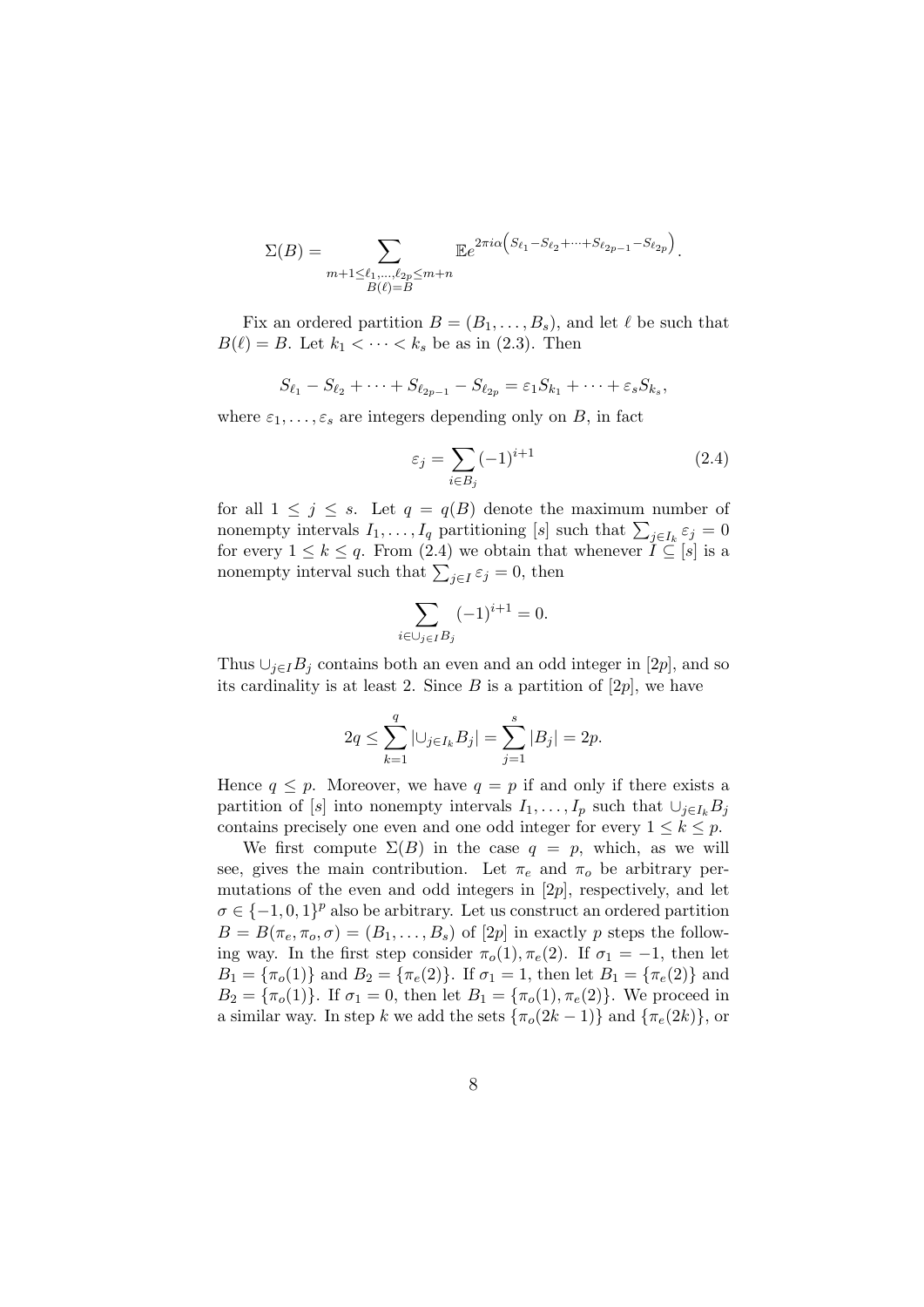$\{\pi_e(2k)\}\$  and  $\{\pi_o(2k-1)\}\$ , or  $\{\pi_o(2k-1), \pi_e(2k)\}\$ to the end of the list of previously chosen sets, depending on whether  $\sigma_k = -1, 1$ , or 0.

It is easy to see that for an ordered partition  $B$  of  $[2p]$  we have  $q = p$  if and only if  $B = B(\pi_e, \pi_o, \sigma)$  for some  $\pi_e, \pi_o, \sigma$  as above. Indeed, the desired partition of [*s*] into intervals  $I_1, \ldots, I_p$  is that  $I_k$  is the set of indices of  $(B_1, \ldots, B_s)$  chosen in step *k* of the construction. In particular there are exactly  $p$ <sup>2</sup> $3^p$  ordered partitions *B* for which *q* = *p*.

Fix  $\pi_e, \pi_o, \sigma$  as above, let  $B = B(\pi_e, \pi_o, \sigma)$ , and consider  $\Sigma(B)$ . For any  $1 \leq k \leq p$  let  $m_k = \min\{\ell_{\pi_o(2k-1)}, \ell_{\pi_e(2k)}\}$  and  $M_k =$  $\max\left\{\ell_{\pi_o(2k-1)}, \ell_{\pi_e(2k)}\right\}$ . Note that

$$
m + 1 \le m_1 \le M_1 < m_2 \le M_2 < \dots < m_p \le M_p \le m + n,\tag{2.5}
$$

$$
S_{\ell_1} - S_{\ell_2} + \cdots + S_{\ell_{2p-1}} - S_{\ell_{2p}} = \sigma_1(S_{M_1} - S_{m_1}) + \cdots + \sigma_p(S_{M_p} - S_{m_p}).
$$

Using the fact that  $X_1, X_2, \ldots$  are i.i.d. random variables, we obtain

$$
\Sigma(B) = \sum_{\substack{m_1,\ldots,m_p\\M_1,\ldots,M_p}} \varphi(\sigma_1 2\pi \alpha)^{M_1-m_1} \cdots \varphi(\sigma_p 2\pi \alpha)^{M_p-m_p},\tag{2.6}
$$

where the summation is over all  $m_1, \ldots, m_p$  and  $M_1, \ldots, M_p$  satisfying (2.5), with the extra conditions that  $m_k < M_k$  if  $\sigma_k \neq 0$ , and  $m_k = M_k$ if  $\sigma_k = 0$ , for all  $1 \leq k \leq p$ .

Fix  $M_1, \ldots, M_p$ . Then (2.6) factors into *p* factors, the *k*th factor being a sum over  $m_k$ . If  $\sigma_k \neq 0$ , then the *k*th factor is

$$
\sum_{M_{k-1} < m_k < M_k} \varphi(\sigma_k 2\pi \alpha)^{M_k - m_k} = \frac{\varphi(\sigma_k 2\pi \alpha)}{1 - \varphi(\sigma_k 2\pi \alpha)} - \frac{\varphi(\sigma_k 2\pi \alpha)^{M_k - M_{k-1}}}{1 - \varphi(\sigma_k 2\pi \alpha)},
$$

where we use the convention that  $M_0 = m$ . If  $\sigma_k = 0$ , then the extra condition  $m_k = M_k$  shows that the *k*th factor is simply 1. Let  $A(\sigma_k) = \frac{\varphi(\sigma_k 2\pi\alpha)}{1-\varphi(\sigma_k 2\pi\alpha)}$  if  $\sigma_k \neq 0$ , and  $A(\sigma_k) = 1$  if  $\sigma_k = 0$ . Let, moreover

$$
E(\sigma_k) = E(\sigma_k, M_{k-1}, M_k) = -\frac{\varphi(\sigma_k 2\pi \alpha)^{M_k - M_{k-1}}}{1 - \varphi(\sigma_k 2\pi \alpha)}
$$

if  $\sigma_k \neq 0$ , and  $E(\sigma_k) = 0$  if  $\sigma_k = 0$ . With this notation we thus have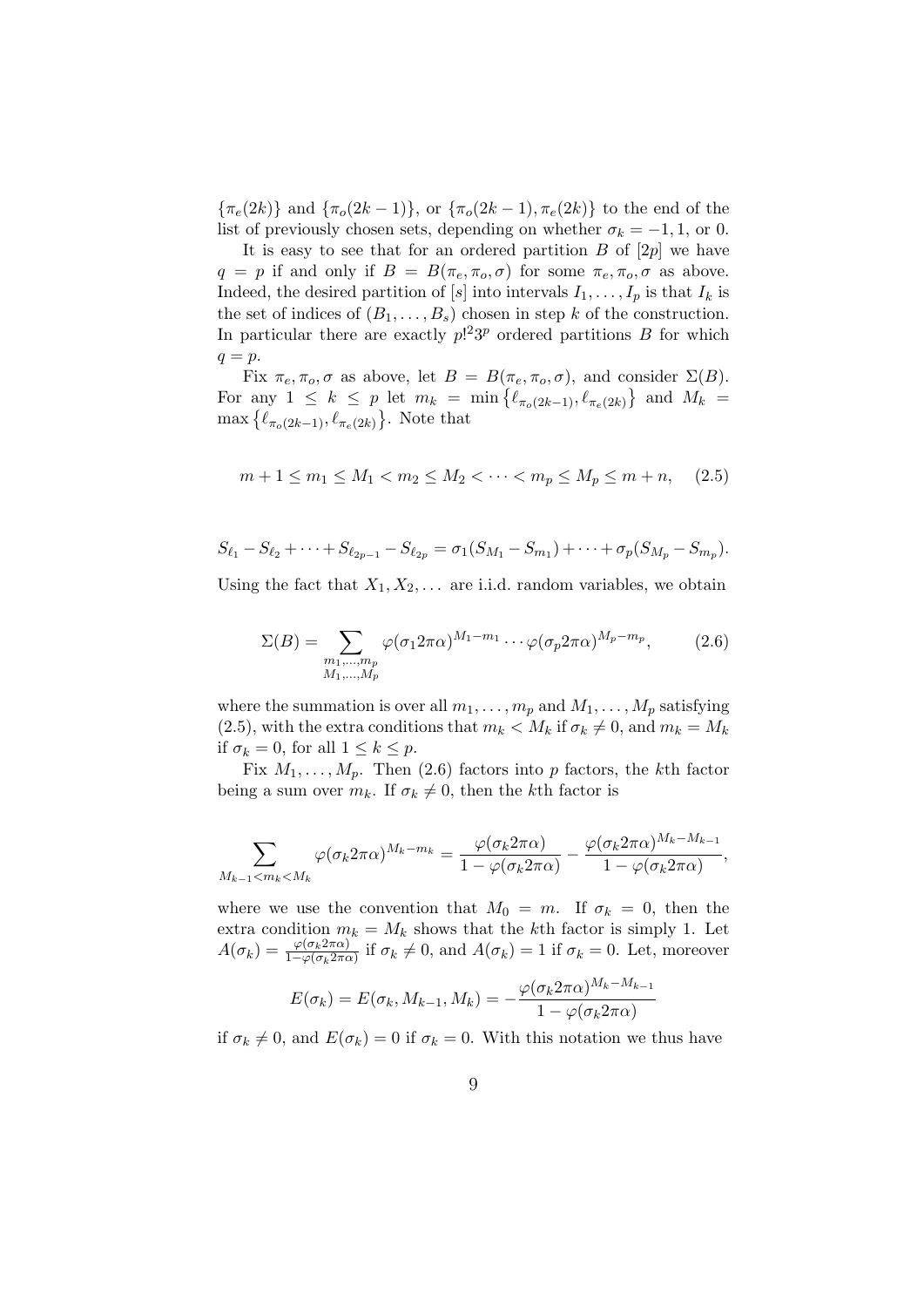$$
\Sigma(B) = \sum_{m+1 \le M_1 < \dots < M_p \le m+n} \prod_{k=1}^p \left( A(\sigma_k) + E(\sigma_k) \right). \tag{2.7}
$$

Let us now expand the product in  $(2.7)$ . The main term will come from  $\prod_{k=1}^{p} A(\sigma_k)$ . Indeed, all other terms are of the form  $\prod_{k=1}^{p} a_k$ , where  $a_k$  is either  $A(\sigma_k)$  or  $E(\sigma_k)$  for all  $1 \leq k \leq p$ , and  $a_k = E(\sigma_k)$  for at least one *k*. Let  $k^*$  denote the largest index  $k$  such that  $a_k = E(\sigma_k)$ . If  $\sigma_{k^*} = 0$ , then  $E(\sigma_{k^*}) = 0$  and so  $\prod_{k=1}^p a_k = 0$ . Else, by summing over  $M_{k^*}$  first, we can use the estimate

$$
\left|\sum_{M_{k^*-1} < M_{k^*} < M_{k^*+1}} \frac{\varphi(\sigma_{k^*} 2\pi \alpha)^{M_{k^*}-M_{k^*-1}}}{1-\varphi(\sigma_{k^*} 2\pi \alpha)}\right| \leq \frac{2}{\left|1-\varphi(\sigma_{k^*} 2\pi \alpha)\right|^2},
$$

where  $M_{p+1} = m + n + 1$  by convention in the case  $k^* = p$ . Applying Proposition 2.1, the subadditivity of *∥·∥* and the definition of *R* we obtain

$$
1 - |\varphi(\sigma_{k^*} 2\pi \alpha)| \ge (\mathbb{E} ||2\alpha(X_1 - X_2)||)^2 \ge \frac{1}{4} (\mathbb{E} ||4\alpha(X_1 - X_2)||)^2 = \frac{4}{R},
$$

$$
\frac{2}{|1 - \varphi(\sigma_{k^*} 2\pi \alpha)|^2} \le \frac{R^2}{8}.
$$

We similarly get  $|a_k| \leq \frac{R}{4}$ . Since there are  $\binom{n}{p}$ *p*<sup>*n*</sup><sub>*p*−1</sub></sub> $)$  ways to fix *M*<sub>1</sub>, . . . ,  $M_{k^* - 1}, M_{k^* + 1}, \ldots, M_p$ , we have

$$
\left| \sum_{m+1 \le M_1 < \dots < M_p \le m+n} \prod_{k=1}^p a_k \right| \le \binom{n}{p-1} \frac{R^{p+1}}{2 \cdot 4^p}.
$$

Note that the main term  $\prod_{k=1}^{p} A(\sigma_k)$  does not depend on  $M_1, \ldots, M_p$ , and that there are  $2^p$  terms in the expansion. Therefore

$$
\Sigma(B) = \binom{n}{p} \prod_{k=1}^{p} A(\sigma_k) \pm \frac{R^{p+1} n^{p-1}}{2 \cdot 2^p (p-1)!}.
$$
 (2.8)

Let us fix  $\pi_e, \pi_o$  as before, and sum (2.8) over  $\sigma \in \{-1, 0, 1\}^p$  to get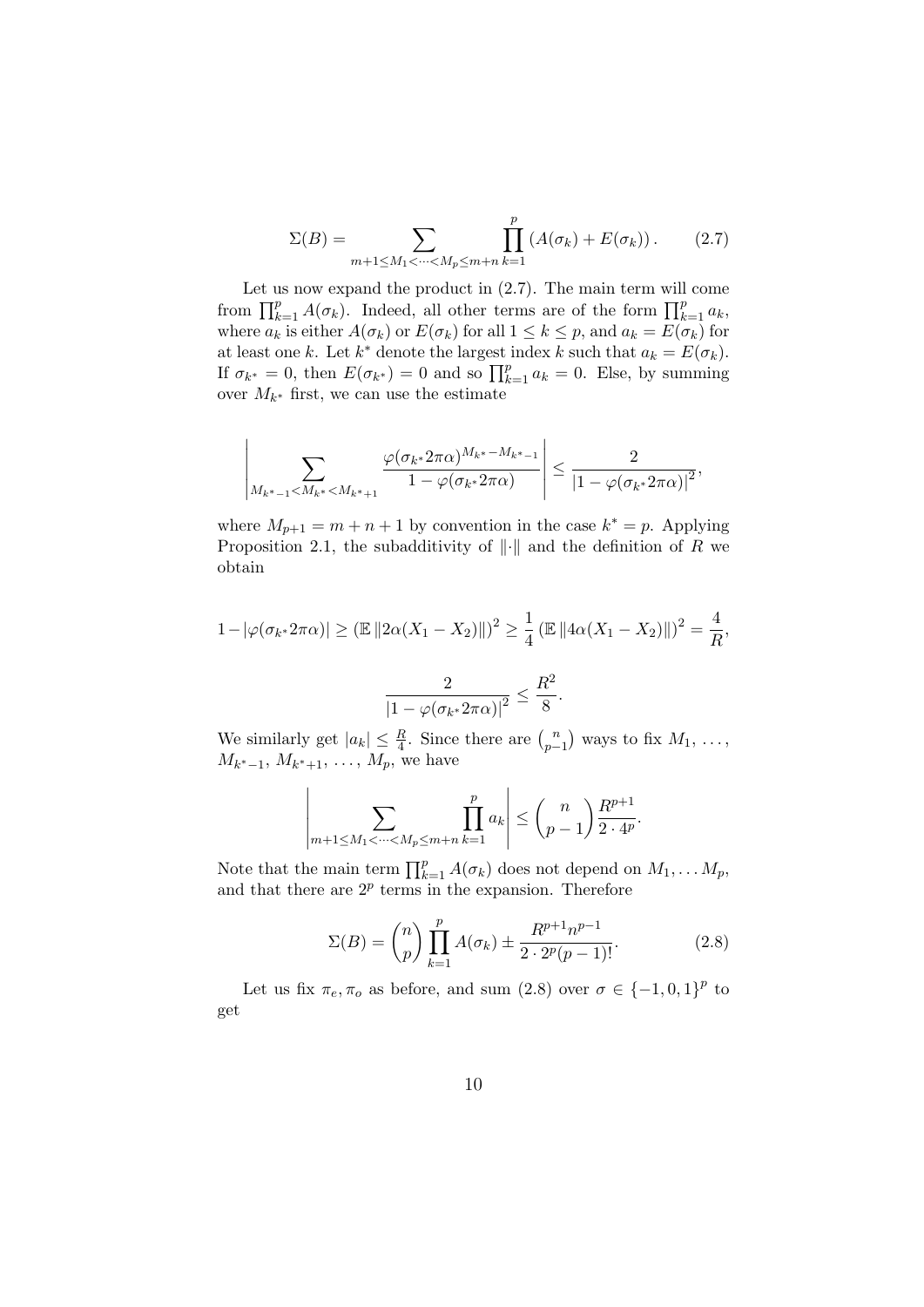$$
\sum_{\sigma \in \{-1,0,1\}^p} \Sigma(B(\pi_e, \pi_o, \sigma)) = {n \choose p} \prod_{k=1}^p \sum_{\sigma_k=-1}^1 A(\sigma_k) \pm \frac{3^p R^{p+1} n^{p-1}}{2 \cdot 2^p (p-1)!}.
$$

Here

$$
\sum_{\sigma_k=-1}^1 A(\sigma_k) = \frac{\overline{\varphi}(2\pi\alpha)}{1-\overline{\varphi}(2\pi\alpha)} + 1 + \frac{\varphi(2\pi\alpha)}{1-\varphi(2\pi\alpha)} = \frac{1-|\varphi(2\pi\alpha)|^2}{|1-\varphi(2\pi\alpha)|^2}.
$$

Since nothing depends on  $\pi_e$  and  $\pi_o$ , summing over them simply introduces a new factor of *p*! 2 . By checking that

$$
\frac{3^pp!^2}{2\cdot 2^p(p-1)!}\leq p^{p+1},
$$

we thus get

$$
\sum_{\substack{B\\q=p}} \Sigma(B) = \left(\frac{1 - |\varphi(2\pi\alpha)|^2}{|1 - \varphi(2\pi\alpha)|^2}\right)^p p!^2 \binom{n}{p} \pm (pR)^{p+1} n^{p-1}.\tag{2.9}
$$

Now we estimate  $\Sigma(B)$  in the case  $q < p$ . Using the fact that  $X_1, X_2, \ldots$  are i.i.d. random variables, and  $k_1 < \cdots < k_s$ , it is easy to see that

$$
\mathbb{E}e^{2\pi i\alpha(\varepsilon_1 S_{k_1} + \dots + \varepsilon_s S_{k_s})} = \varphi(2c_1\pi\alpha)^{k_1}\varphi(2c_2\pi\alpha)^{k_2 - k_1}\cdots\varphi(2c_s\pi\alpha)^{k_s - k_{s-1}},
$$
  
where  $c_j = \varepsilon_j + \cdots + \varepsilon_s$ . Hence

$$
\Sigma(B) = \sum_{m+1 \le k_1 < \dots < k_s \le m+n} \varphi(2c_1 \pi \alpha)^{k_1} \varphi(2c_2 \pi \alpha)^{k_2 - k_1} \dots \varphi(2c_s \pi \alpha)^{k_s - k_{s-1}}.
$$
\n(2.10)

Consider the set

$$
A = \left\{ k \in \mathbb{Z} : \mathbb{E} \| 2k\alpha (X_1 - X_2) \| < \frac{1}{4} \mathbb{E} \| 4\alpha (X_1 - X_2) \| \right\}.
$$

Note that *A* does not contain any two consecutive integers. Indeed, if  $k, k + 1 \in A$ , then the subadditivity of  $|| \cdot ||$  implies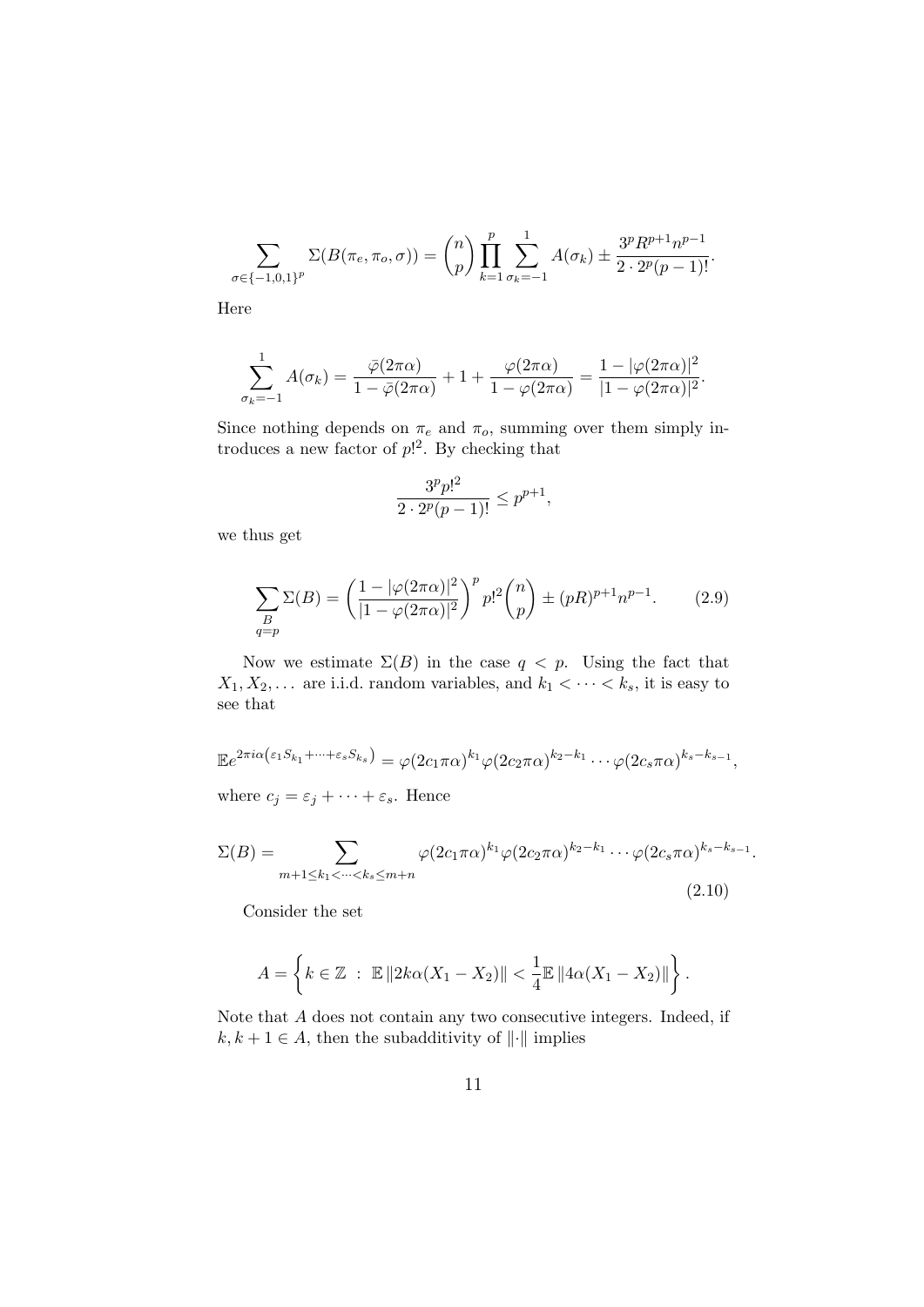$$
||4\alpha(X_1 - X_2)|| \le 2 ||2k\alpha(X_1 - X_2)|| + 2 ||2(k+1)\alpha(X_1 - X_2)||.
$$

Taking the expected value of both sides we would thus get

$$
\mathbb{E} \|4\alpha (X_1 - X_2)\| < \left(2 \cdot \frac{1}{4} + 2 \cdot \frac{1}{4}\right) \mathbb{E} \|4\alpha (X_1 - X_2)\| \,,
$$

contradiction. Clearly *A* is symmetric (i.e.  $k \in A$  implies  $-k \in A$ ),  $0 \in A$  and  $\pm 1, \pm 2 \notin A$ . Let

$$
\{j \in [s] : c_j \in A\} = \{j_1, j_2, \dots, j_M\}
$$

where  $j_1 < j_2 < \cdots < j_M$ . Note that  $c_1 = \varepsilon_1 + \cdots + \varepsilon_s = 0 \in A$ , therefore  $j_1 = 1$ . For any  $1 \le r \le M - 1$  let  $I_r = [j_r, j_{r+1}),$  and let  $I_M = [j_M, s]$ . By the definition of  $c_j$  we have

$$
c_{j_r} - c_{j_{r+1}} = \sum_{j \in I_r} \varepsilon_j, \qquad c_{j_M} = \sum_{j \in I_M} \varepsilon_j.
$$
 (2.11)

We claim  $M < p$ . Consider the following two cases.

**Case 1.** Assume  $c_{j_1} = c_{j_2} = \cdots = c_{j_M} = 0$ . Then (2.11) shows that *I*<sub>1</sub>*, I*<sub>2</sub>*, . . . , I<sub>M</sub>* is a partition of [*s*] into *M* intervals such that  $\sum_{j \in I_r} \varepsilon_j =$ 0 for every *r*. By the definition of  $q = q(B)$  this means  $M \leq q < p$ . **Case 2.** Assume  $c_{j_1}, c_{j_2}, \ldots, c_{j_M}$  are not all zero. Recalling that  $c_{j1} = c_1 = 0$ , (2.11) shows that there exists an *r* such that  $\sum_{j \in I_r} \varepsilon_j = a$ for some nonzero  $a \in A$ . Note  $|a| \geq 3$ . From the definition (2.4) of  $\varepsilon_j$ we thus obtain

$$
\left| \bigcup_{j \in I_r} B_j \right| \ge \left| \sum_{j \in I_r} \varepsilon_j \right| = |a| \ge 3 \tag{2.12}
$$

for this particular *r*. For any other *r'* (2.11) shows that  $\sum_{j \in I_{r'}} \varepsilon_j$  is the difference of two elements of *A*. Since *A* does not contain any two consecutive integers, this difference cannot be  $\pm 1$ . From the definition  $(2.4)$  of  $\varepsilon_j$  it is thus easy to see that

$$
\left| \bigcup_{j \in I_{r'}} B_j \right| \ge 2. \tag{2.13}
$$

Summing (2.13) over  $r' \neq r$  and adding (2.12), we get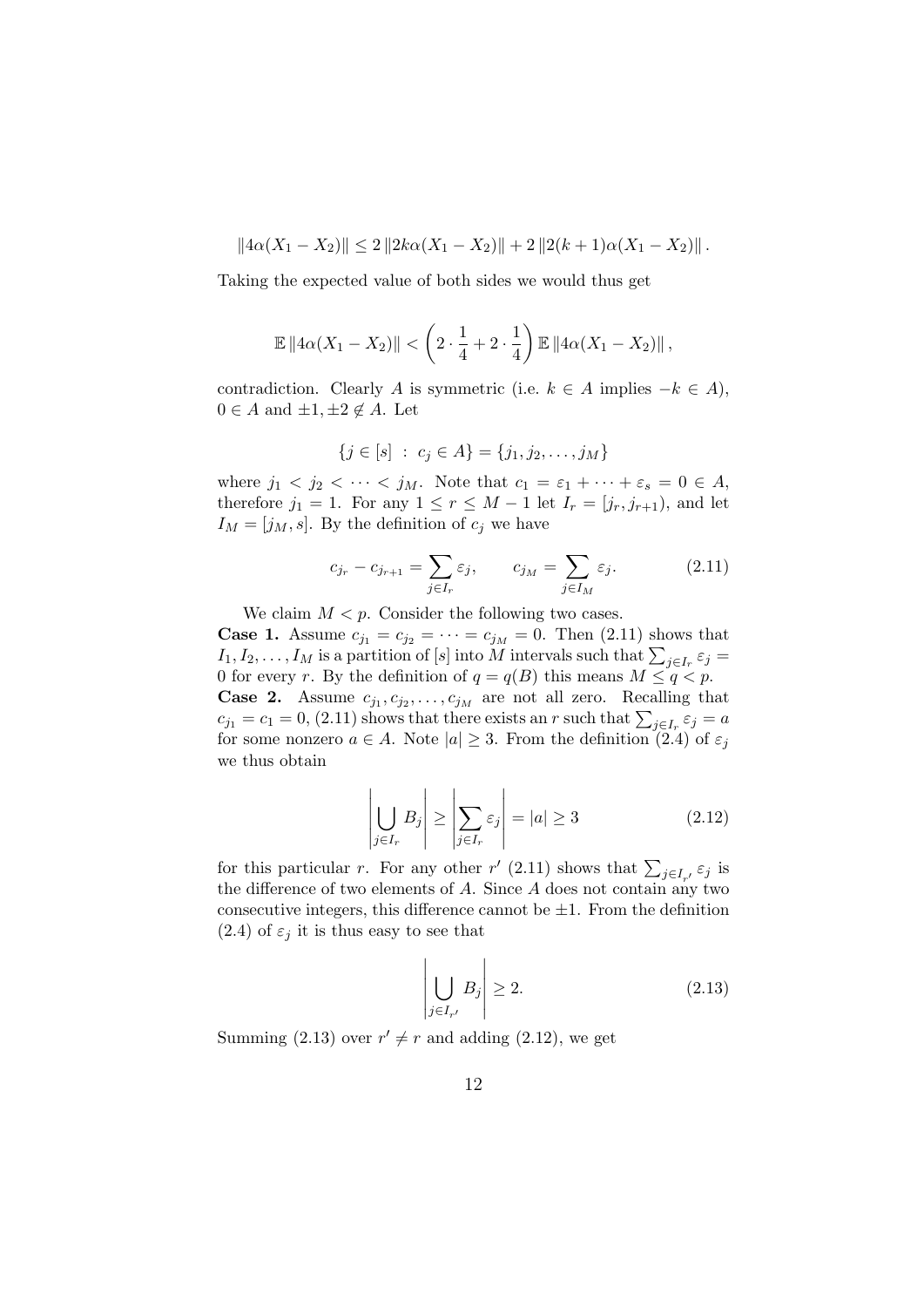$$
2p = \sum_{j=1}^{s} |B_j| \ge 2M + 1,
$$

hence  $M < p$  in this case as well.

We have thus proved that  $M < p$ . Set  $\Phi = 1 - \frac{1}{R}$  $\frac{1}{R}$ . According to Proposition 2.1, for any  $j \neq j_1, \ldots, j_M$  we have

$$
|\varphi(2c_j\pi\alpha)| \leq 1 - (\mathbb{E} ||2c_j\alpha(X_1 - X_2)||)^2.
$$

Since  $c_j \notin A$ , we have

$$
(\mathbb{E} ||2c_j\alpha(X_1 - X_2)||)^2 \ge \frac{1}{16} (\mathbb{E} ||4\alpha(X_1 - X_2)||)^2 = \frac{1}{R},
$$

showing  $|\varphi(2c_j\pi\alpha)| \leq \Phi$ .

Let us now apply the triangle inequality to  $(2.10)$ , and let us use the estimate  $|\varphi(2c_j\pi\alpha)| \leq \Phi$  whenever  $j \neq j_1, \ldots, j_M$ , and the trivial estimate  $|\varphi(2c_j\pi\alpha)| \leq 1$  for  $j = j_1, \ldots, j_M$ . We get

$$
|\Sigma(B)| \le \sum_{m+1 \le k_1 < \dots < k_s \le m+n} 1 \cdot \Phi^{k_{j_2-1}-k_{j_1}} \cdot 1 \cdot \Phi^{k_{j_3-1}-k_{j_2}} \dots 1 \cdot \Phi^{k_s-k_{j_M}}.
$$

Fix  $k_{j_1}, \ldots, k_{j_M}$  and the exponent

$$
k = (k_{j_2-1} - k_{j_1}) + (k_{j_3-1} - k_{j_2}) + \dots + (k_s - k_{j_M})
$$
 (2.14)

of  $\Phi$ . Then for all  $j \neq j_1, \ldots, j_M$  the integer  $k_j$  belongs to the set

$$
[k_{j_1}+1, k_{j_1}+k] \cup [k_{j_2}+1, k_{j_2}+k] \cup \cdots \cup [k_{j_M}+1, k_{j_M}+k]
$$

of cardinality at most  $Mk$ . Hence for fixed  $k_{j_1}, \ldots, k_{j_M}$  the number of *s*-tuples  $(k_1, \ldots, k_s)$  for which (2.14) holds is at most  $\binom{Mk}{s-M}$  ≤  $\frac{(Mk)^{s-M}}{(s-M)!}$ , and so we get

$$
|\Sigma(B)| \leq \sum_{m+1 \leq k_{j_1} < \dots < k_{j_M} \leq m+n} \sum_{k=0}^{\infty} \frac{(Mk)^{s-M}}{(s-M)!} \Phi^k
$$
  

$$
\leq \frac{n^M}{M!} \cdot \frac{M^{s-M}}{(s-M)!} \sum_{k=0}^{\infty} k^{s-M} \Phi^k.
$$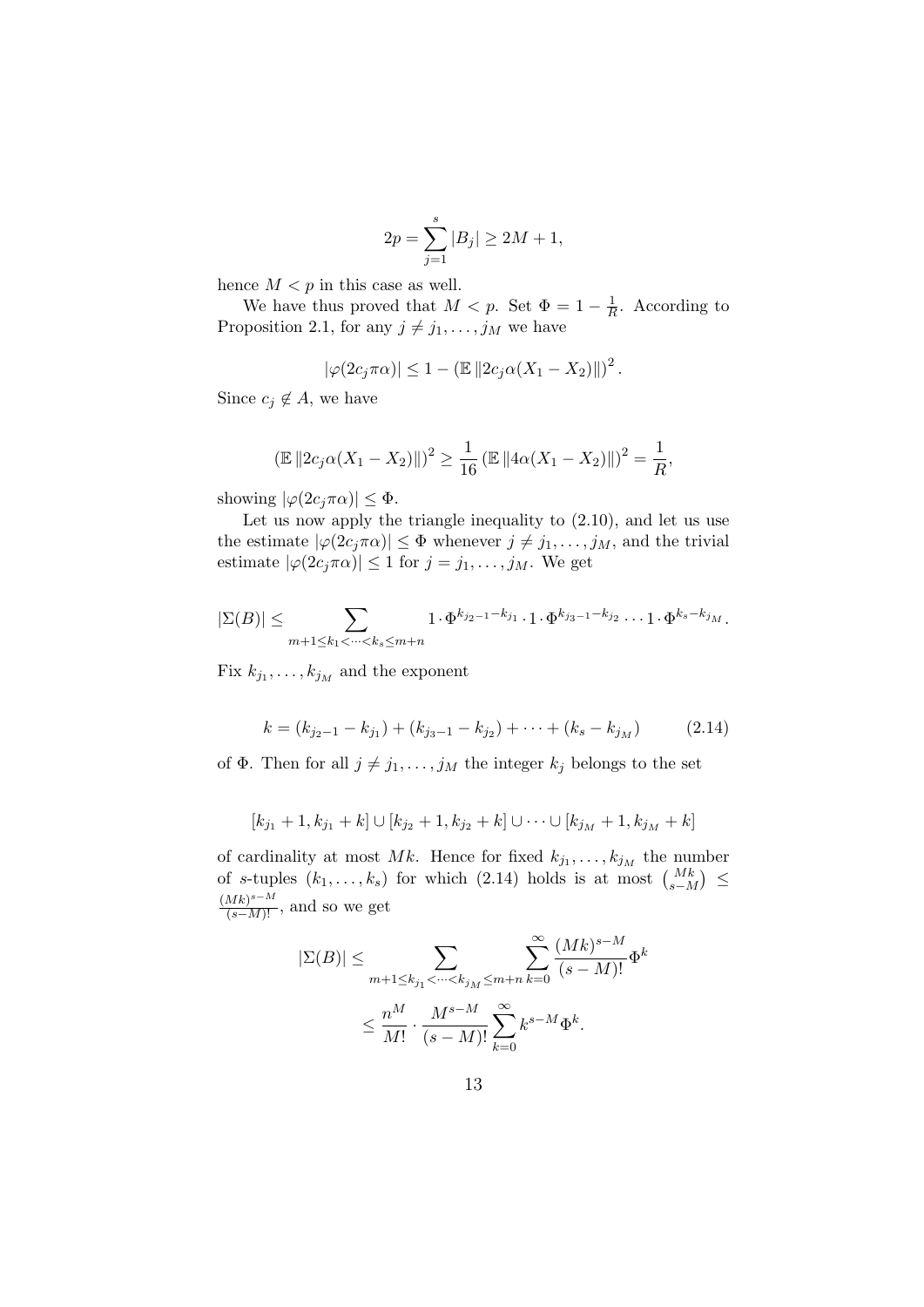Here  $0 \leq \Phi < 1$ , therefore we can use a well-known Taylor expansion to obtain the estimate

$$
\sum_{k=0}^{\infty} k^{s-M} \Phi^k \le \sum_{k=0}^{\infty} (k+s-M) \cdots (k+2)(k+1) \Phi^k = \frac{(s-M)!}{(1-\Phi)^{s-M+1}}.
$$

Since  $R = (1 - \Phi)^{-1}$ , we get

$$
|\Sigma(B)| \le R^s \frac{M^{s-M} n^M}{M! R^{M-1}}.
$$

Here  $s \leq 2p$ , and  $0 < M < p$ . The total number of ordered partitions *B* of [2*p*] is at most  $(2p)^{2p}$ , hence

$$
\sum_{\substack{B\\q
$$

Since

$$
\mathbb{E}\left|\sum_{k=m+1}^{m+n}e^{2\pi i S_k\alpha}\right|^{2p} = \sum_{\substack{B\\q=p}}\Sigma(B) + \sum_{\substack{B\\q
$$

combining (2.9) and (2.15) finishes the proof.

 $\Box$ 

#### **3 Proof of Theorem 1.1**

We distinguish between two main cases. First, we will assume

$$
\mathbb{P}\left(4\alpha(X_1 - X_2) \in \mathbb{Z}\right) < 1,\tag{3.1}
$$

in which case the proof will rely on Proposition 2.2. Note that (3.1) implies that  $\exp(2\pi i X_1 \alpha)$  is non-degenerate, and it also implies condition  $\mathbb{P}(2\alpha X_1 \in \mathbb{Z})$  < 1 from (i). Thus we will need to prove that (3.1) implies (1.4). Next, we will assume that  $\mathbb{P}(4\alpha(X_1 - X_2) \in \mathbb{Z}) = 1$ and that  $\exp(2\pi i X_1 \alpha)$  is non-degenerate. In this case we will use the theory of  $\varphi$ -mixing Markov chains in the proof.

Let us thus assume that (3.1) holds. Put  $T_{m,n} = \sum_{k=m+1}^{m+n} e^{2\pi i S_k \alpha}$ ,  $T_n = T_{0,n}$ . Let  $1 \leq p \leq 3 \log \log n$ , and apply Proposition 2.2 on  $T_{m,n}$ . It is easy to see that the error term in Proposition 2.2 satisfies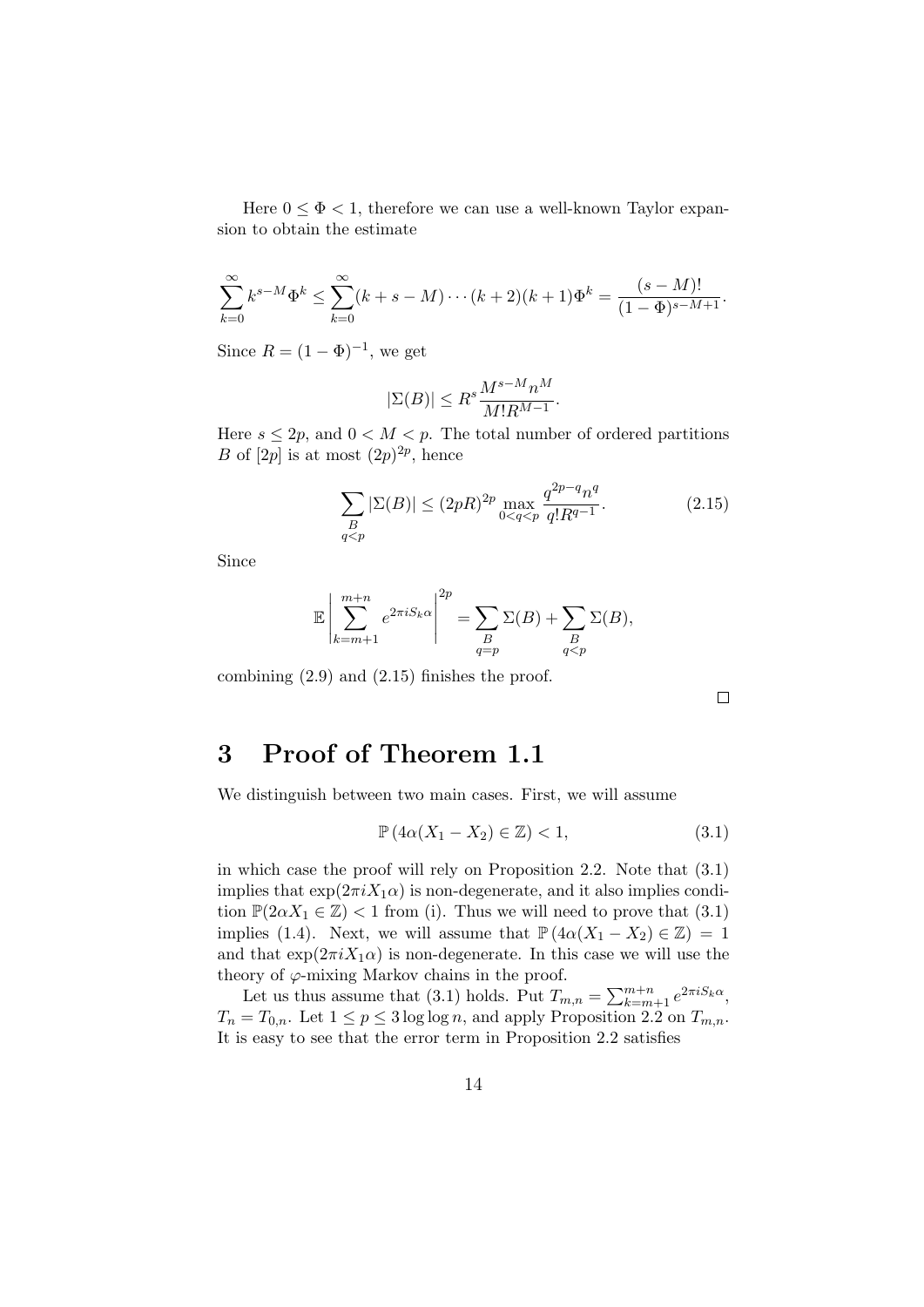$$
(2pR)^{2p} \max_{0 < q < p} \frac{q^{2p-q}n^q}{q!R^{q-1}} + (pR)^{p+1}n^{p-1} \ll n^{p-1+\varepsilon}
$$

for any  $\varepsilon > 0$ , with an implied constant depending only on  $\alpha$ ,  $\varepsilon$  and the distribution of  $X_1$ . For the main term we have

$$
\left(\frac{1-|\varphi(2\pi\alpha)|^2}{|1-\varphi(2\pi\alpha)|^2}\right)^p p!^2 {n \choose p} \sim \left(\frac{1-|\varphi(2\pi\alpha)|^2}{|1-\varphi(2\pi\alpha)|^2}\right)^p p!n^p.
$$

Indeed, we only need to check that the limit of the sequence

$$
1\left(1-\frac{1}{n}\right)\left(1-\frac{2}{n}\right)\cdots\left(1-\frac{p-1}{n}\right)
$$

is 1. Standard computation shows that this sequence can be approximated by  $e^{-(1+2+\cdots+(p-1))/n}$ , and hence by  $e^{-p^2/n}$ , which clearly has limit 1. We thus have

$$
\mathbb{E}|T_{m,n}|^{2p} \sim c^p p! n^p \quad \text{as } n \to \infty,
$$
  
uniformly for  $m \ge 0, 1 \le p \le 3 \log \log n$  (3.2)

with

$$
c = \frac{1 - |\varphi(2\pi\alpha)|^2}{|1 - \varphi(2\pi\alpha)|^2}.
$$
 (3.3)

We now show that  $(1.4)$  holds. We break the argument into lemmas. We follow the method of [8].

**Lemma 3.1.** *We have for any*  $0 < \varepsilon < 1$ *,* 

$$
\mathbb{P}\{|T_{m,n}| \ge ((1+2\varepsilon)cn\log\log n)^{1/2}\} \ll \exp(-(1+\varepsilon)\log\log n),
$$

*where the constant implied by*  $\ll$  *depends on the sequence*  $(X_k)$ *,*  $\alpha$  *and ε.*

*Proof.* Clearly, multiplying the terms of  $T_{m,n}$  by  $c^{-1/2}$ , (3.2), (1.4) and the conclusion of Lemma 3.1 will be satisfied with  $c = 1$  and thus without loss of generality we can assume  $c = 1$ . Let

$$
G_{m,n}(t) = \mathbb{P}\{|T_{m,n}| \ge (tn \log \log n)^{1/2}\}, \qquad t > 0
$$

and

$$
Z_{m,n} = |T_{m,n}|^2 / (n \log \log n). \tag{3.4}
$$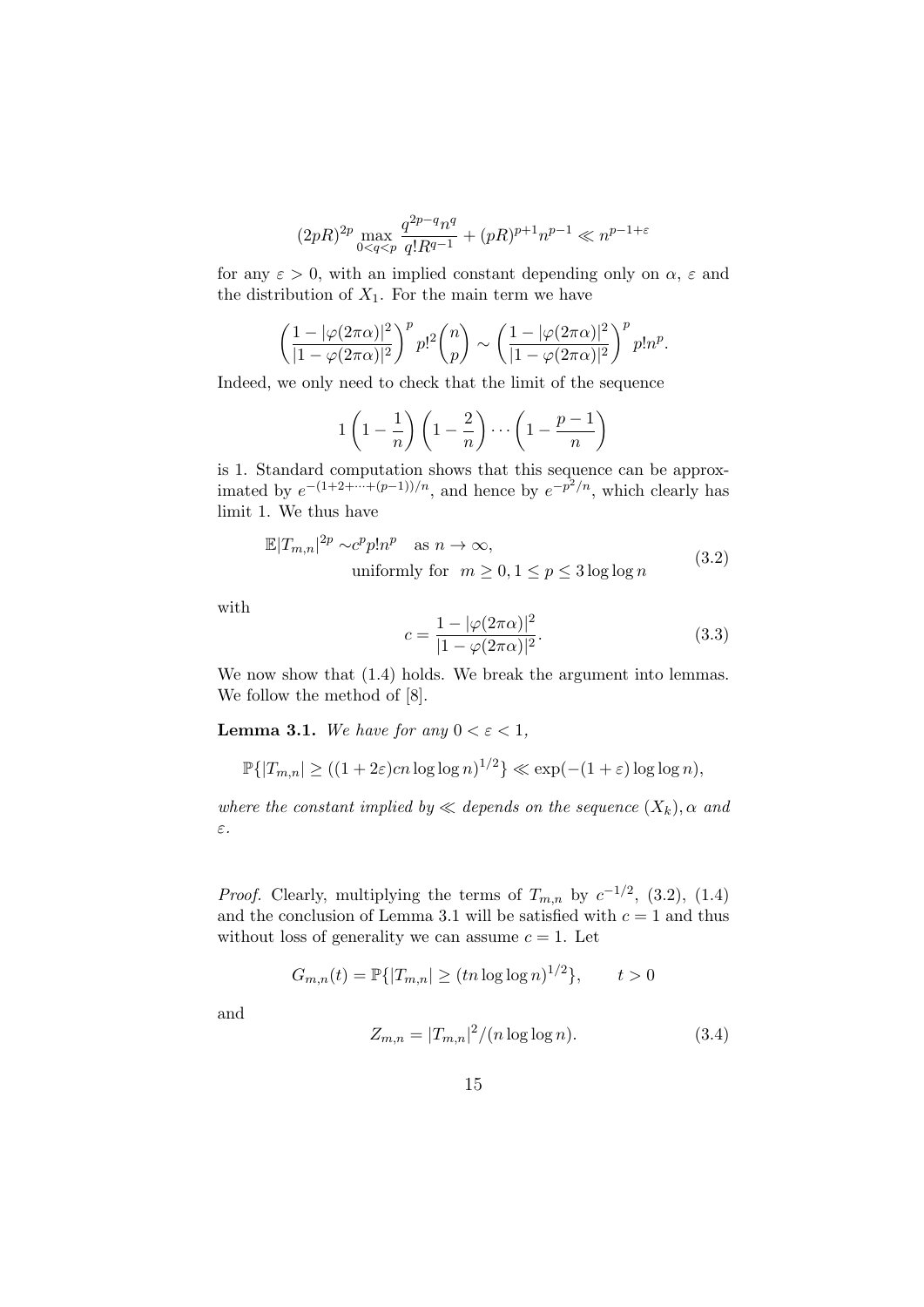Using Stirling's formula, we get from  $(3.2)$  for  $m \geq 0$ ,  $n \geq n_0$  and  $1 \leq p \leq 3 \log \log n$  that

$$
\sqrt{p}(p/e)^p (\log \log n)^{-p} \ll \mathbb{E}Z_{m,n}^p \ll \sqrt{p}(p/e)^p (\log \log n)^{-p}.
$$
 (3.5)

Here, an in the sequel, the constants implied by *≪*, *≫* depend (at most) on  $(X_k)$ ,  $\alpha$  and  $\varepsilon$ . Thus by the Markov inequality

$$
G_{m,n}(t) = \mathbb{P}(Z_{m,n} \ge t) \le t^{-p} \mathbb{E} Z_n^p \ll t^{-p} \sqrt{p}(p/e)^p (\log \log n)^{-p}.
$$

If  $t \geq 3$ , we choose  $p = [e \log \log n]$  to get

$$
G_{m,n}(t) \ll t^{-p} (\log \log n)^{1/2} \ll t^{-2\log \log n}, \qquad t \ge 3. \tag{3.6}
$$

For  $0 < t < 3$  we choose  $p = [t \log \log n]$  to get

$$
G_{m,n}(t) \ll (\log \log n)^{1/2} \exp(-t \log \log n) \qquad 0 < t < 3,\tag{3.7}
$$

and choosing  $t = 1 + 2\varepsilon$ , Lemma 3.1 is proved.  $\Box$ 

**Lemma 3.2.** *We have for any*  $0 < \varepsilon < 1$ *,* 

$$
\mathbb{P}\{|T_{m,n}| \ge ((1-\varepsilon)cn\log\log n)^{1/2}\} \gg \exp(-(1-\varepsilon^2/8)\log\log n).
$$

*Proof.* As before, we can assume  $c = 1$ . We set

 $D_1 = \{1 - \varepsilon \leq Z_{m,n} \leq 1\}, D_2 = \{0 \leq Z_{m,n} < 1 - \varepsilon\}, D_3 = \{1 < Z_{m,n} \leq 3\},$  $D_4 = \{Z_{m,n} > 3\},\$ 

where  $Z_{m,n}$  is defined by (3.4). Then by (3.5) we have for  $m \geq 0$ ,  $n \geq n_0$  and  $1 \leq p \leq 3 \log \log n$ ,

$$
G_{m,n}(1-\varepsilon) = \mathbb{P}(Z_{m,n} \ge 1-\varepsilon) \ge \mathbb{P}(D_1) \ge \int_{D_1} Z_{m,n}^p d\mathbb{P}
$$
  
 
$$
\ge A\sqrt{p}(p/e)^p (\log \log n)^{-p} - (I_2 + I_3 + I_4)
$$
(3.8)

where *A* is a constant and

$$
I_k = \int_{D_k} Z_{m,n}^p d\mathbb{P}, \qquad k = 2, 3, 4.
$$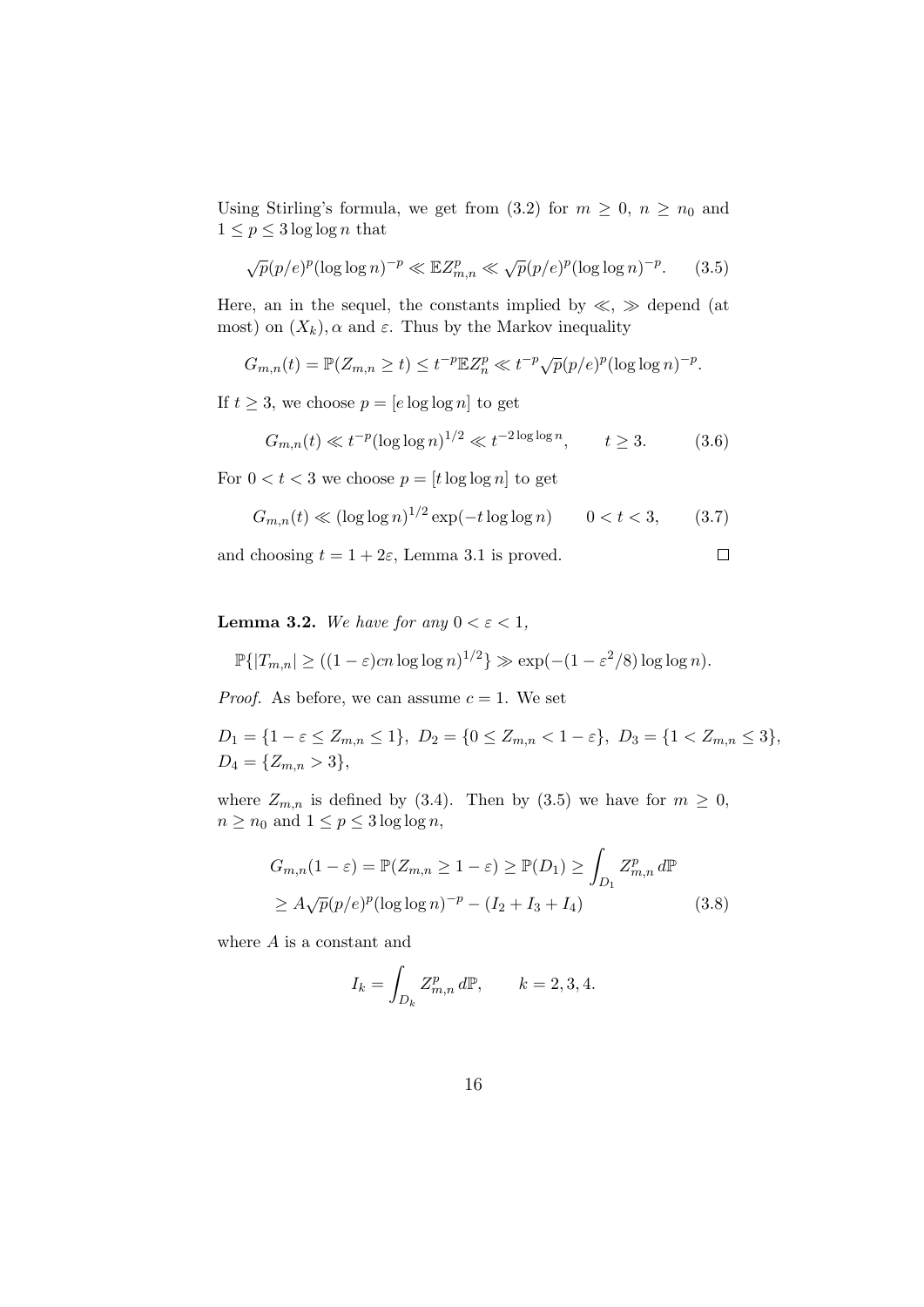We choose  $p = [(1 - \varepsilon/2) \log \log n]$  and estimate  $I_2$ ,  $I_3$  and  $I_4$  from above. First we get, using  $G_{m,n}(t) = P(Z_{m,n} \geq t)$  and (3.7),

$$
I_2 \le p \int_0^{1-\varepsilon} t^{p-1} G_{m,n}(t) dt
$$
  
\$\ll p(\log \log n)^{1/2} \int\_0^{1-\varepsilon} t^{p-1} \exp(-t \log \log n) dt\$  
= p(\log \log n)^{-(p-1/2)} \int\_0^{(1-\varepsilon) \log \log n} u^{p-1} e^{-u} du.

Since  $u^{p-1}e^{-u}$  reaches its maximum at  $u = p-1$  which exceeds the upper limit of the last integral by the choice of *p*, we get

$$
I_2 \ll p(\log \log n)^{1/2} (1 - \varepsilon)^p e^{-(1-\varepsilon)\log \log n}
$$
  
\$\ll (\log \log n)^{3/2} \cdot (1 - \varepsilon)^{(1-\varepsilon/2)\log \log n} (\log n)^{-(1-\varepsilon)}  
= 
$$
(\log \log n)^{3/2} (\log n)^{-\gamma},
$$

where

$$
\gamma = 1 - \varepsilon - (1 - \varepsilon/2) \log(1 - \varepsilon).
$$

Similarly as above, we get

$$
I_3 \ll p(\log \log n)^{-(p-1/2)} \int_{\log \log n}^{3 \log \log n} u^{p-1} e^{-u} du.
$$

Now the maximum of the integrand is reached at a point which is smaller than the lower limit of the integral and we get

$$
I_3 \ll (\log \log n)^{3/2} (\log n)^{-1}.
$$
 (3.9)

Finally, to estimate  $I_4$  we proceed as with  $I_2$ , but instead of  $(3.7)$  we use  $(3.6)$  to get

$$
I_4 \ll p \int_3^{\infty} t^{p-1} G_{m,n}(t) dt \ll p \int_3^{\infty} t^{p-1} t^{-2 \log \log n} dt
$$
  

$$
\ll (\log \log n) e^{-\log \log n} = (\log \log n)(\log n)^{-1}.
$$

Now using  $p = [(1 - \varepsilon/2) \log \log n]$  we see that the first term in the second line of (3.8) is

$$
A\sqrt{p}(p/e)^p(\log\log n)^{-p} \gg (p/e)^p\left(\frac{p}{1-\varepsilon/2}\right)^{-p} \gg (\log n)^{-\gamma'}
$$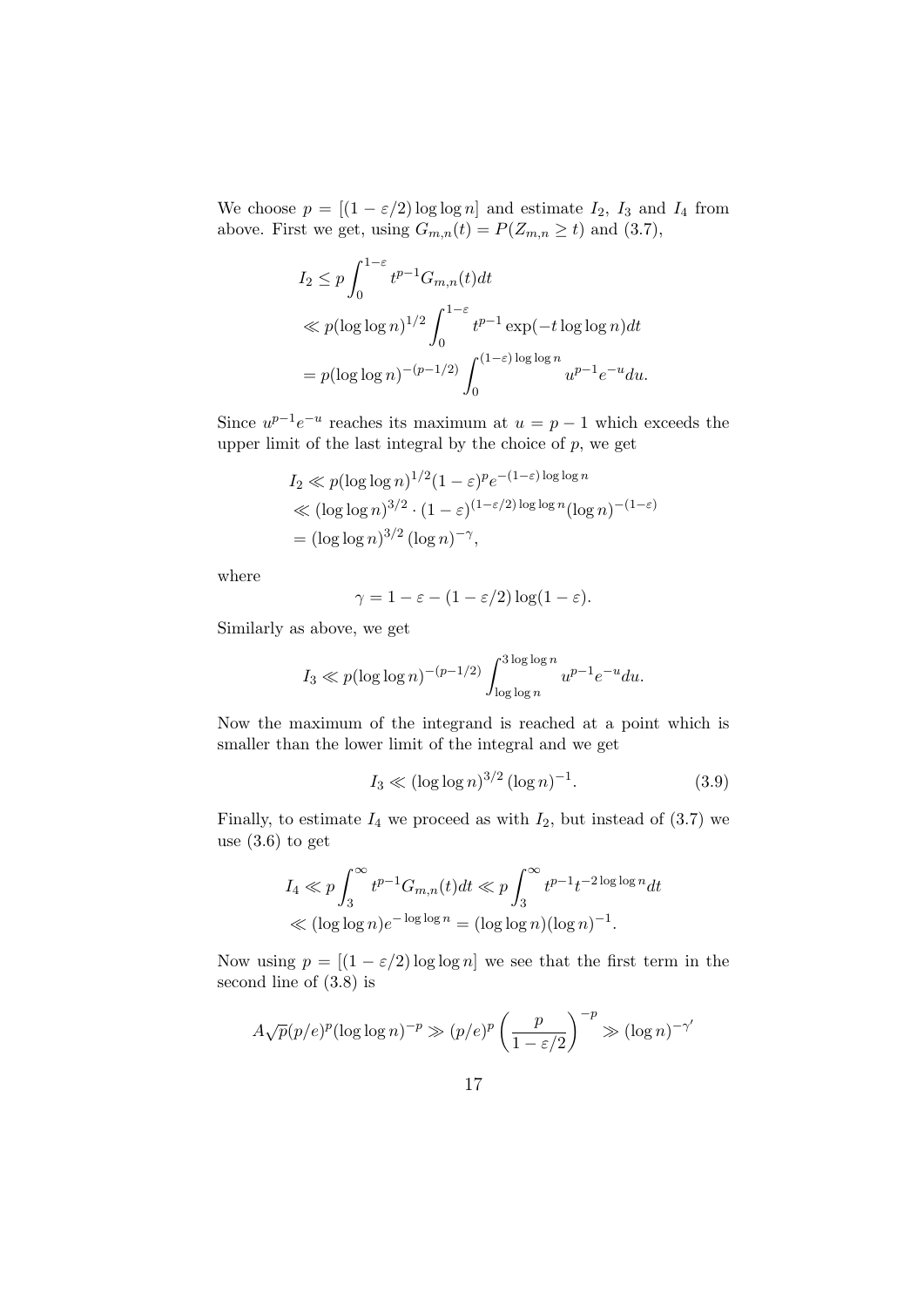where

$$
\gamma' = (1 - \varepsilon/2) - (1 - \varepsilon/2) \log(1 - \varepsilon/2).
$$

For  $0 < \varepsilon < 1$  we have  $\gamma' < \gamma$  and  $\gamma' < 1 - \varepsilon^2/8$ . Indeed, after some simplification the inequality  $\gamma' < \gamma$  is equivalent to

$$
\log\left(1-\frac{\varepsilon/2}{1-\varepsilon/2}\right)<-\frac{\varepsilon/2}{1-\varepsilon/2},
$$

which follows from the general inequality  $\log(1 - x) < -x$ , valid for any  $0 < x < 1$ . To see  $\gamma' < 1 - \varepsilon^2/8$ , since their values are equal at  $\varepsilon = 0$ , it will be enough to check that their derivatives with respect to *ε* satisfy

$$
\frac{1}{2}\log\left(1-\varepsilon/2\right) < -\varepsilon/4
$$

for all  $0 < \varepsilon < 1$ . This again follows from  $\log(1-x) < -x$ . This implies that all of  $I_2$ ,  $I_3$  and  $I_4$  are of smaller order of magnitude than the first term in the second line of (3.8). Thus we get

$$
G_{m,n}(1-\varepsilon) \gg (\log n)^{-\gamma'} \gg (\log n)^{-(1-\varepsilon^2/8)}
$$

and Lemma 3.2 is proved.

**Lemma 3.3.** Let  $\mathcal{F}_n$  denote the  $\sigma$ -algebra generated by  $S_j, 1 \leq j \leq q^n$ *and let*  $0 < \varepsilon < 1$ *. Then there exists a number*  $q_0(\varepsilon)$  *such that for any*  $n \geq 1$  *and any integer*  $q \geq q_0(\varepsilon)$  *we have* 

$$
\mathbb{P}\left(|T_{q^n}| \geq ((1-\varepsilon)cq^n \log \log q^n)^{1/2} | \mathcal{F}_{n-1}\right)
$$
  
\n
$$
\gg \exp(-(1-\varepsilon^2/32) \log \log q^n)
$$
\n(3.10)

*with the exception on a set in the probability space with measure ≪ n −*100 *.*

*Proof.* Choosing again  $c = 1$ , as we may, we first note that by  $(3.2)$ and the Markov inequality we have, choosing  $p = \log \log n$ ,

$$
\mathbb{P}\left(|T_n| \geq B(n\log\log n)^{1/2}\right) \leq \frac{\mathbb{E}\left|\sum_{k=1}^n e^{2\pi i \alpha S_k}\right|^{2p}}{B^{2p}(n\log\log n)^p} \n\ll \frac{p!n^p}{B^{2p}(n\log\log n)^p} \leq \frac{p^p n^p}{B^{2p}(np)^p} = B^{-2p} \leq e^{-100p} \tag{3.11}
$$
\n
$$
\ll e^{-100\log\log n} = (\log n)^{-100}
$$

 $\Box$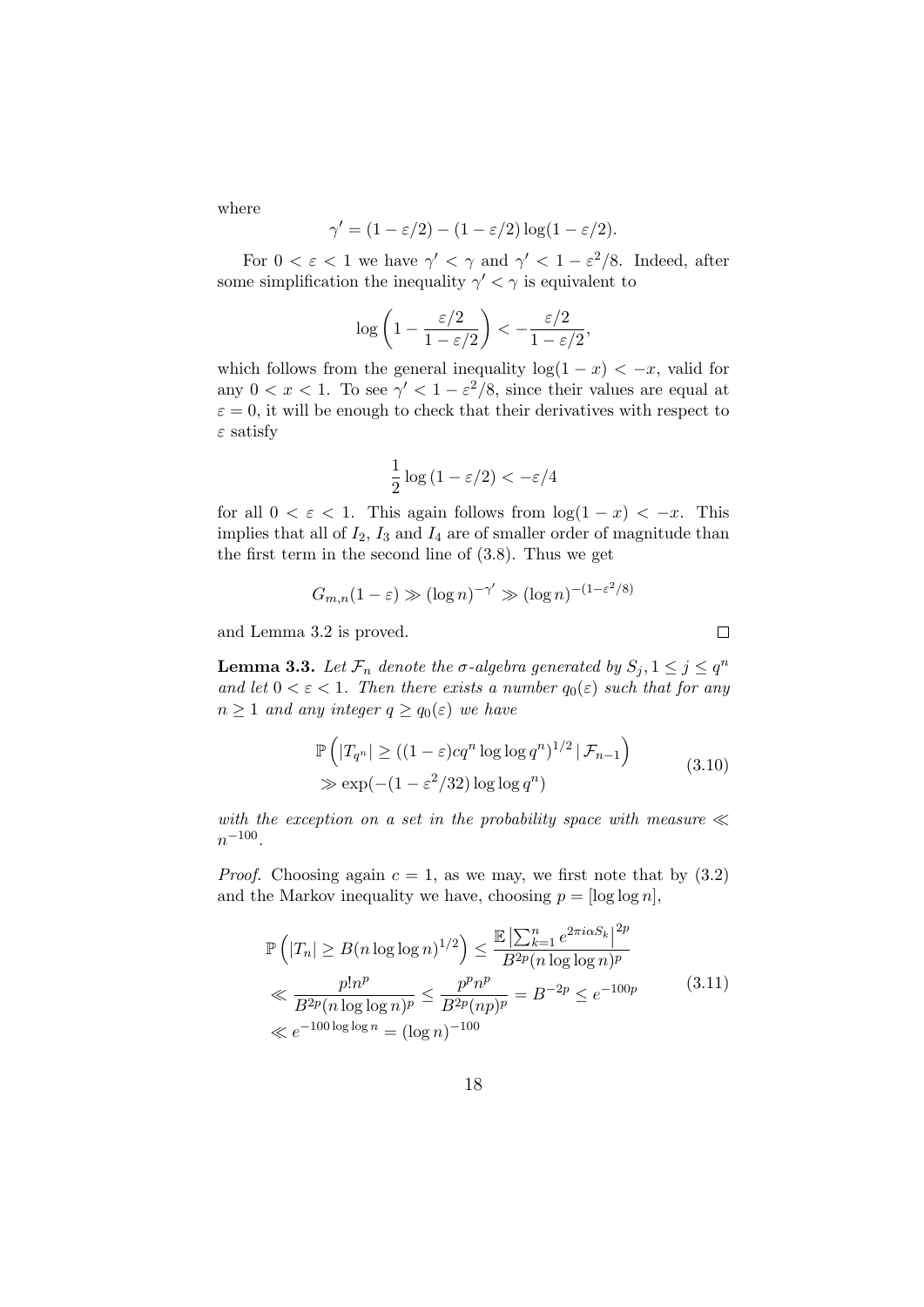provided we choose the constant *B* large enough. Call a point  $\omega \in \Omega$ "good" or "bad" according as the inequality

$$
|T_{q^{n-1}}(\omega)| \le B(q^{n-1}\log\log q^{n-1})^{1/2}
$$
\n(3.12)

holds or not. By  $(3.11)$  the set of bad  $\omega$ 's has total measure (probability) ≪ *n*<sup>-100</sup>. Consider now a good  $ω ∈ Ω$ . Letting  $S_k^* = S_k - S_{q^{n-1}} =$  $\sum_{j=q^{n-1}+1}^{k} X_j$  for  $k > q^{n-1}$ , we have

$$
T_{q^n} = T_{q^{n-1}} + \sum_{k=q^{n-1}+1}^{q^n} e^{2\pi i \alpha S_k} = T_{q^{n-1}} + \sum_{k=q^{n-1}+1}^{q^n} e^{2\pi i \alpha (S_{q^{n-1}} + S_k^*)}
$$
  
=  $T_{q^{n-1}} + e^{2\pi i \alpha S_{q^{n-1}}} \sum_{k=q^{n-1}+1}^{q^n} e^{2\pi i \alpha S_k^*} =: T_{q^{n-1}} + e^{2\pi i \alpha S_{q^{n-1}}} T_{q^{n-1},q^n}^*.$   
(3.13)

Here  $T_{q^{n-1}}$  and  $e^{2\pi i \alpha S_{q^{n-1}}}$  are  $\mathcal{F}_{n-1}$  measurable and thus the conditional probability in (3.10) can be evaluated by using (3.13) and substituting the values of these variables at  $\omega$ . Since  $\omega$  is a good point, for  $\overline{T}_{q^{n-1}}$  we have the estimate (3.12), further  $|e^{2\pi i \alpha S_{q^{n-1}}}| = 1$ and thus observing that  $T_{q^{n-1},q^n}^*$  is independent of  $\mathcal{F}_{n-1}$ , we get

$$
\mathbb{P}\left(|T_{q^n}| \ge ((1-\varepsilon)q^n \log \log q^n)^{1/2} | \mathcal{F}_{n-1}\right)
$$
\n
$$
\ge \mathbb{P}\left(|T_{q^{n-1},q^n}| \ge ((1-\varepsilon)q^n \log \log q^n)^{1/2} + B(q^{n-1} \log \log q^{n-1})^{1/2} | \mathcal{F}_{n-1}\right)
$$
\n
$$
= \mathbb{P}\left(|T_{q^{n-1},q^n}^*| \ge ((1-\varepsilon)q^n \log \log q^n)^{1/2} + B(q^{n-1} \log \log q^{n-1})^{1/2}\right)
$$
\n
$$
\ge \mathbb{P}\left(|T_{q^{n-1},q^n}^*| \ge ((1-\varepsilon/2)q^n \log \log q^n)^{1/2}\right)
$$
\n
$$
\gg \exp(-(1-\varepsilon^2/32) \log \log q^n)
$$

provided  $q \geq q_0(\varepsilon)$ , where in the last step we used Lemma 3.2 for the exponential sum  $T^*_{q^{n-1},q^n}$  belonging to the i.i.d. sequence  $\{X_j, j =$  $q^{n-1} + 1, q^{n-1} + 2, \ldots$ }. This completes the proof of Lemma 3.3.  $\Box$ 

The following is Lévy's conditional form of the Borel–Cantelli lemma; see e.g. [26], p. 124.

**Lemma 3.4.** *Let*  $A_1, A_2, \ldots$  *be arbitrary events, let*  $\mathcal{F}_1 \subset \mathcal{F}_2, \ldots$  *be*  $\sigma$ *algebras such that*  $A_n$  *is*  $\mathcal{F}_n$  *measurable and*  $\sum_{n=1}^{\infty} \mathbb{P}(A_n | \mathcal{F}_{n-1}) = +\infty$ *a.s. Then with probability 1, infinitely many A<sup>n</sup> occur.*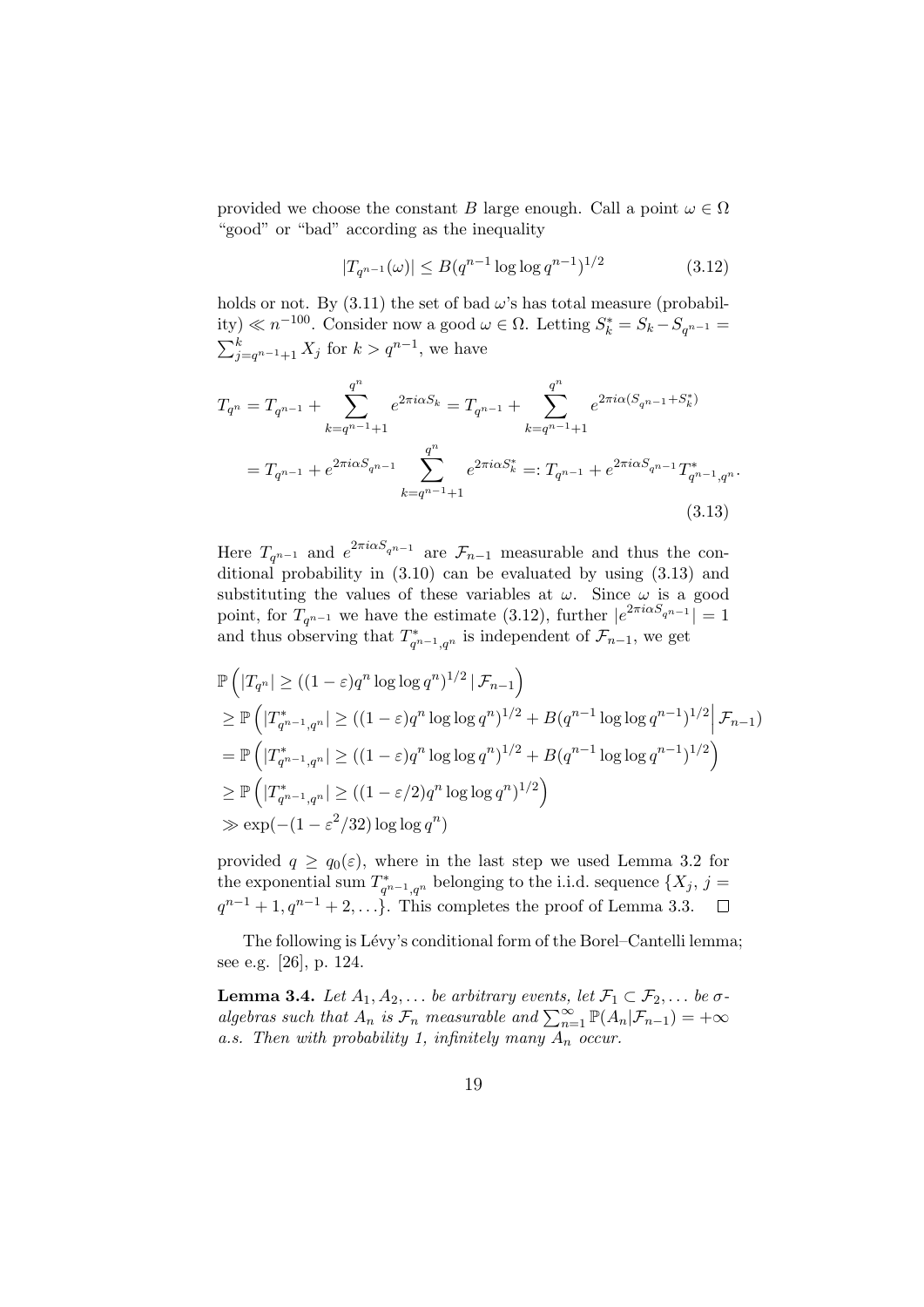We are now in a position to prove (1.4). We first observe that Lemma 3.1 and the Borel–Cantelli lemma imply

$$
\limsup_{n \to \infty} \left( c[\theta^n] \log \log[\theta^n] \right)^{-1/2} T_{[\theta^n]} \le 1 \quad \text{a.s.} \tag{3.14}
$$

for any real  $\theta > 1$ . On the other hand, (3.2) and the Erdős–Stechkin inequality (see [18], Theorem A) imply

$$
\mathbb{E} \max_{1 \le \ell \le [\theta^{n+1}]-[\theta^n]} |T_{[\theta^n],\ell}|^{2p} \le Kc^p p!([\theta^{n+1}]-[\theta^n])^p
$$

with some constant  $K > 0$ . Thus by the Markov inequality we get, choosing  $p \sim \log \log(\theta^n) \sim \log n$ 

$$
\mathbb{P}\left\{\max_{1 \leq \ell \leq [\theta^{n+1}]-[\theta^n]} |T_{[\theta^n],\ell}| \geq A(c([\theta^{n+1}]-[\theta^n])\log\log([\theta^{n+1}]-[\theta^n]))^{1/2}\right\}
$$
  

$$
\ll \frac{Kc^p p!([\theta^{n+1}]-[\theta^n])^p}{A^{2p}c^p([\theta^{n+1}]-[\theta^n])^p(\log\log([\theta^{n+1}]-[\theta^n]))^p} \ll \frac{Kp^p}{A^{2p}(\log n)^p}
$$
  

$$
\ll K(2A^{-2})^p \ll n^{-2}
$$

provided *A* is large enough. Choosing  $\theta$  sufficiently close to 1, we have  $[\theta^{n+1}]$  *−*  $[\theta^n] \leq \varepsilon^2[\theta^n]$  for  $n \geq n_0(\varepsilon)$  and thus the previous probability bound and the Borel–Cantelli lemma imply

$$
\max_{1 \leq \ell \leq [\theta^{n+1}]-[\theta^n]} |T_{[\theta^n],\ell}| \ll \varepsilon([\theta^n] \log \log [\theta^n])^{1/2} \quad \text{a.s.}
$$

The last relation and  $(3.14)$  together imply the  $\leq$  inequality in  $(1.4)$ . To prove the  $\geq$  inequality, fix  $0 < \varepsilon < 1$  and let  $q \geq q_0(\varepsilon)$  be an integer, where  $q_0(\varepsilon)$  is the threshold number in Lemma 3.3. Put

$$
A_n = \left\{ |T_{q^n}| \ge ((1 - \varepsilon)cq^n \log \log q^n)^{1/2} \right\}
$$

and let  $\mathcal{F}_n = \sigma\{S_1, \ldots S_{q^n}\}.$  Then Lemma 3.3 shows that for any  $n \geq 1$  the inequality

$$
\mathbb{P}(A_n|\mathcal{F}_{n-1}) \gg \exp(-(1-\varepsilon^2/32)\log\log q^n) \tag{3.15}
$$

holds with probability  $\geq 1 - Cn^{-100}$  for some constant *C*. By the (ordinary) Borel–Cantelli lemma this implies that with probability 1 the inequality (3.15) holds for sufficiently large *n* and thus  $\mathbb{P}(A_n|\mathcal{F}_{n-1}) =$  $+\infty$  a.s. Thus the inequality  $\geq$  in (1.4) follows from Lemma 3.4, completing the proof of Theorem 1.1 in the case when (3.1) holds.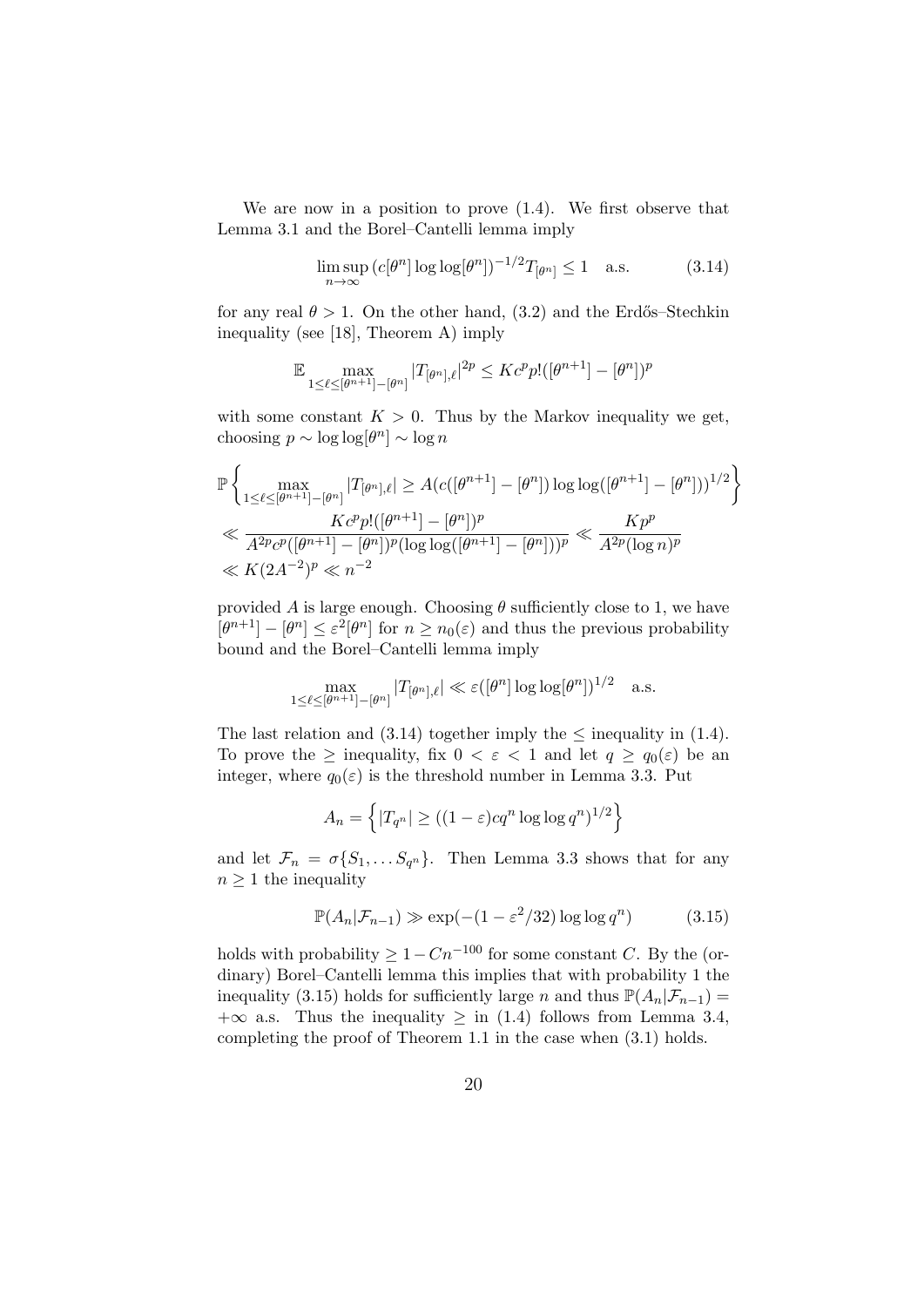Next we assume

$$
\mathbb{P}(4\alpha(X_1 - X_2) \in \mathbb{Z}) = 1,\tag{3.16}
$$

and that  $\exp(2\pi i X_1 \alpha)$  is non-degenerate. Recall that a sequence  $(\boldsymbol{\xi}_k)$ of  $\mathbb{C}$ - or  $\mathbb{R}^d$ -valued random variables is called  $\varphi$ -mixing with mixing rate  $\varphi(n)$  if

$$
\varphi(n) := \sup_{k} \sup_{A \in \mathcal{F}_{1,k}, B \in \mathcal{F}_{k+n,\infty}} |\mathbb{P}(A|B) - \mathbb{P}(A)| \to 0
$$

as  $n \to \infty$ , where  $\mathcal{F}_{a,b}$  denotes the *σ*-algebra generated by the random variables  $\{\boldsymbol{\xi}_j : a \leq j \leq b\}$ . We claim that  $(\exp(2\pi i S_k \alpha))$  is  $\varphi$ -mixing with exponential rate  $\varphi(n) = O(e^{-\lambda n})$  for some positive constant  $\lambda$ .

We first note that (3.16) implies that there exists a constant  $a \in \mathbb{R}$ such that

$$
\mathbb{P}\left(e^{2\pi i X_1 \alpha} \in \{\pm e^{2\pi i a}, \pm i e^{2\pi i a}\}\right) = 1. \tag{3.17}
$$

Without loss of generality we may assume that

$$
\mathbb{P}\left(e^{2\pi i X_1 \alpha} = e^{2\pi i a}\right) > 0. \tag{3.18}
$$

Let  $\xi_k = \exp(2\pi i(S_k\alpha - ka)).$ 

First, suppose that

$$
\mathbb{P}\left(e^{2\pi i X_1 \alpha} \in \{\pm i e^{2\pi i a}\}\right) > 0. \tag{3.19}
$$

Using (3.17), we get that  $\xi_k \in \{\pm 1, \pm i\}$ . Since  $X_1, X_2, \ldots$  are i.i.d., the sequence  $(\xi_k)$  is in fact a Markov chain with state space  $\{\pm 1, \pm i\}$ . The assumption (3.19) implies that it is possible to get from any state to any other state, i.e. that this Markov chain is irreducible. From (3.18) we can see that  $\mathbb{P}(\xi_{k+1} = \xi_k) > 0$ . This clearly implies that given any state, the greatest common divisor of the possible number of steps to return to the same state is 1, i.e. that this Markov chain is aperiodic. By a basic result for Markov chains (see e.g. Lemma 3 in [19]), p. 209),  $(\xi_k)$  is geometrically ergodic and thus  $\varphi$ -mixing with exponential rate. Replacing  $\xi_k$  by  $\exp(2\pi i S_k \alpha) = e^{2\pi i k a} \xi_k$ , the finite state space property of (*ξ<sup>k</sup>* ) can be destroyed, but the dependence properties of  $(\boldsymbol{\xi}_k)$  do not change and thus  $\exp(2\pi i S_k \alpha)$  is also  $\varphi$ -mixing with exponential rate.

Suppose now that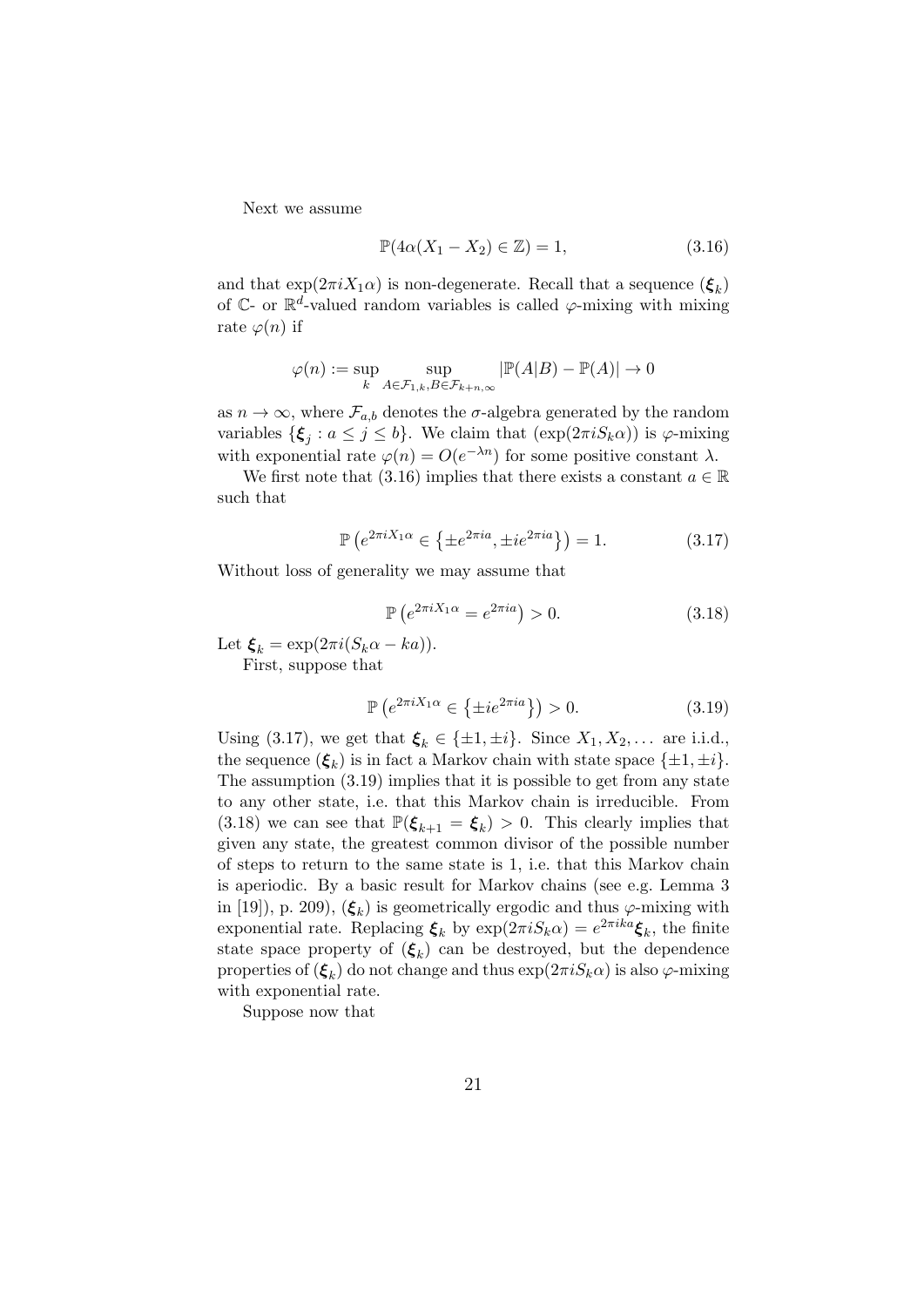$$
\mathbb{P}\left(e^{2\pi i X_1 \alpha} \in \{\pm i e^{2\pi i a}\}\right) = 0.
$$

This, together with (3.17), shows that in fact

$$
\mathbb{P}\left(e^{2\pi i X_1 \alpha} \in \{\pm e^{2\pi i a}\}\right) = 1.
$$

Therefore we now have  $\xi_k \in {\pm 1}$ . Since  $X_1, X_2, \ldots$  are i.i.d., the sequence  $(\xi_k)$  is again a Markov chain, this time with state space  ${\pm 1}$ . Since  $\exp(2\pi i X_1 \alpha)$  is non-degenerate, we have

$$
\mathbb{P}\left(e^{2\pi i X_1 \alpha} = e^{2\pi i a}\right) > 0, \qquad \mathbb{P}\left(e^{2\pi i X_1 \alpha} = -e^{2\pi i a}\right) > 0,
$$

i.e.  $\mathbb{P}(\boldsymbol{\xi}_{k+1} = \boldsymbol{\xi}_k) > 0$  and  $\mathbb{P}(\boldsymbol{\xi}_{k+1} = -\boldsymbol{\xi}_k) > 0$ . Hence the Markov chain  $(\xi_k)$  is also irreducible and aperiodic, and therefore  $\varphi$ -mixing with exponential rate. As before,  $\exp(2\pi i S_k \alpha)$  is also  $\varphi$ -mixing with exponential rate.

We have thus proved that  $(\exp(2\pi i S_k \alpha))$  is  $\varphi$ -mixing with exponential rate. We are going to use the following law of the iterated logarithm for weakly dependent random vectors.

**Lemma 3.5.** *Let*  $\xi_1, \xi_2, \ldots$  *be a sequence of uniformly bounded random vectors in*  $\mathbb{R}^d$ ,  $d \geq 1$  *satisfying*  $\mathbb{E} \boldsymbol{\xi}_k = 0$  *for all*  $k \geq 1$ *, and assume that the sequence*  $(\xi_k)$  *is*  $\varphi$ *-mixing with exponential rate. Assume that for some matrix* Σ *we have*

$$
\lim_{n \to \infty} \frac{1}{n} Cov(\boldsymbol{\xi}_{m+1} + \dots + \boldsymbol{\xi}_{m+n}) = \Sigma
$$
\n(3.20)

*for any*  $m \geq 0$ *, uniformly in*  $m$ *, where Cov*( $\xi$ ) *denotes the covariance matrix of a vector ξ. Then with probability 1 the set of accumulation points of*

$$
\left\{ \frac{1}{(2n \log \log n)^{1/2}} \sum_{k=1}^{n} \xi_k, \quad n = 1, 2, \dots \right\}
$$

*is the unit ball K of the reproducing kernel Hilbert space defined by the matrix*  $\Sigma$ *. In particular, if*  $\Sigma$  *is diagonal with diagonal elements*  $\sigma_j^2, 1 \leq j \leq d$ , then K is the ellipsoid  $\{(x_1,\ldots,x_d): \sum_{j=1}^d x_j^2/\sigma_j^2 \leq 1\}.$ 

*Proof.* Split N into consecutive blocks  $I_1, J_1, I_2, J_2, \ldots$  such that the cardinality of  $I_k$  is  $[k^{1/2}]$  and the cardinality of  $J_k$  is  $[k^{1/4}]$ . Put

$$
\mathbf{U}_k = \sum_{j \in I_k} \boldsymbol{\xi}_j, \qquad \mathbf{V}_k = \sum_{j \in J_k} \boldsymbol{\xi}_j.
$$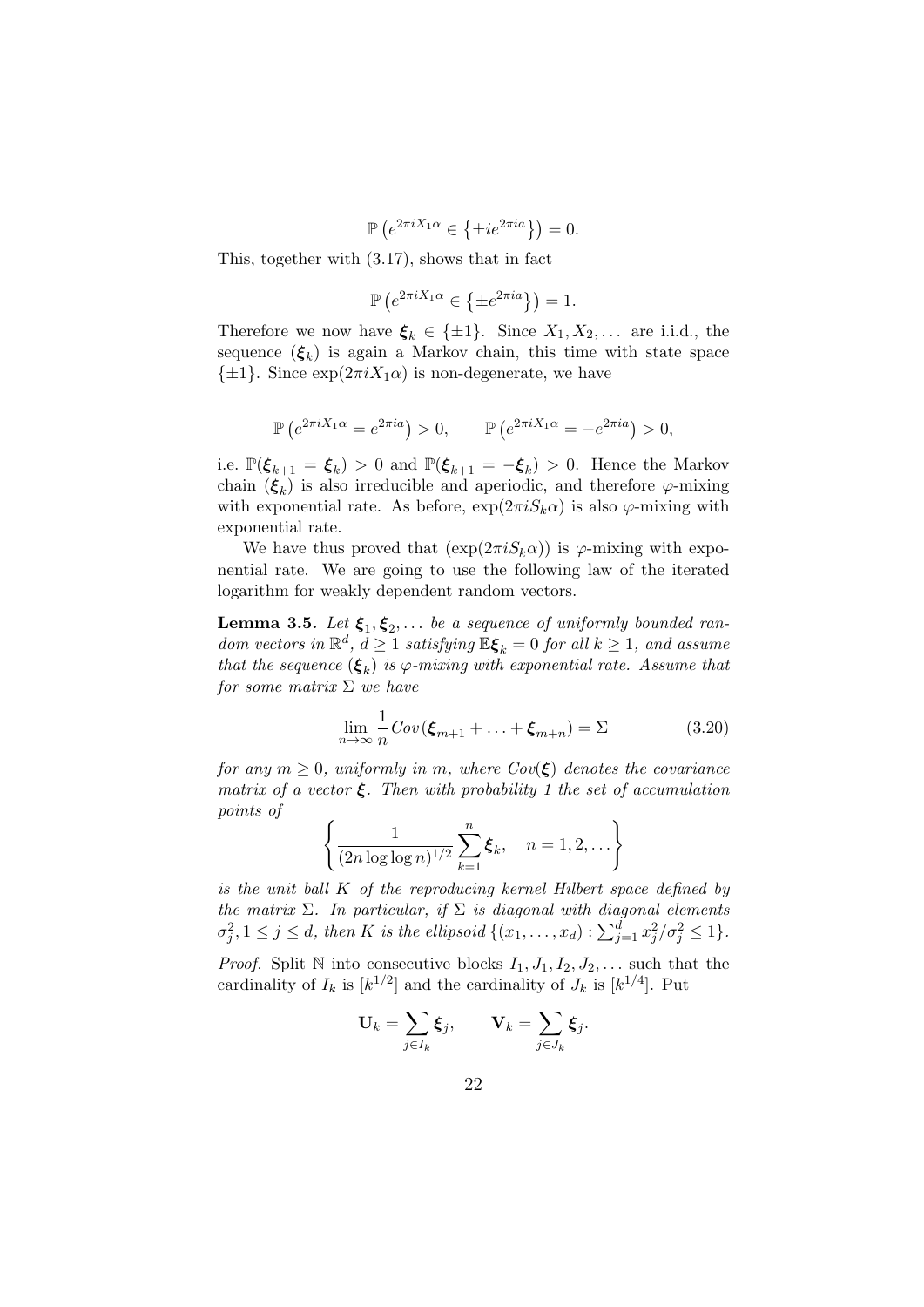Since the gap between  $I_k$  and  $I_{k+1}$  is  $[k^{1/4}]$  and  $(\xi_k)$  is  $\varphi$ -mixing with exponential rate, by Theorem 2 of [5] there exist independent random vectors  $\mathbf{U}_k^*$ ,  $k = 1, 2, \dots$  such that  $\mathbf{U}_k^*$  has the same distribution as  $\mathbf{U}_k$ and

$$
\mathbb{P}(|\mathbf{U}_k - \mathbf{U}_k^*| \ge Ce^{-\lambda k^{1/4}}) \le Ce^{-\lambda k^{1/4}}, \quad k = 1, 2, \dots \tag{3.21}
$$

for some positive constants  $C, \lambda$ . Thus by the Borel–Cantelli lemma

$$
|\mathbf{U}_k - \mathbf{U}_k^*| = O(e^{-\lambda k^{1/4}})
$$
 a.s. (3.22)

Also, (3.21) and the uniform boundedness of  $(\boldsymbol{\xi}_k)$  imply  $\mathbb{E}|\mathbf{U}_k - \mathbf{U}_k^*|$ *O*(  $\sqrt{k}e^{-\lambda k^{1/4}}$  and thus by  $\mathbb{E} \mathbf{U}_k = 0$  we have  $|\mathbb{E} \mathbf{U}_k^*| = O(\lambda)$  $\sqrt{k}e^{-\lambda k^{1/4}}$ . Replacing  $\mathbf{U}_k^*$  with  $\mathbf{U}_k^* - \mathbb{E} \mathbf{U}_k^*$  we will have  $\mathbb{E} \mathbf{U}_k^* = 0$ , moreover  $(3.21)$  and  $(3.22)$  remain valid with a possibly smaller value of  $\lambda$ . Put Cov  $(\mathbf{U}_k) = \Sigma_k$ , Cov  $(\mathbf{U}_k^*) = \Sigma_k^*$ . Then  $|\Sigma_k - \Sigma_k^*| = O(e^{-\lambda' k^{1/4}})$ entrywise; also by the assumption (3.20) we have

$$
\Sigma_k \sim [k^{1/2}] \Sigma, \quad \Sigma_k^* \sim [k^{1/2}] \Sigma \quad \text{as } k \to \infty \tag{3.23}
$$

uniformly in all entries of  $\Sigma_k$  and  $\Sigma_k^*$ , where  $\Sigma$  is the limit matrix in (3.20). It follows then that

$$
\frac{1}{k^{3/2}}(\Sigma_1^* + \ldots + \Sigma_k^*) \to \Sigma \qquad \text{as } k \to \infty. \tag{3.24}
$$

Since  $|\mathbf{U}_k| = O(\mathbf{U}_k)$  $\sqrt{k}$ ) and **U**<sup>\*</sup><sub>*k*</sub> has the same distribution as **U**<sub>*k*</sub>, we have  $|\mathbf{U}_k^*| = O($ *√ k*) and thus applying Theorem 1 of Berning [7] with  $s_n = n^{3/4}$  it follows that with probability 1 the set of accumulation points of

$$
\left\{ (2n^{3/2} \log \log n)^{-1/2} \sum_{k=1}^{n} \mathbf{U}_{k}^{*}, \quad n \ge 1 \right\}
$$

is the unit ball *K* of the reproducing kernel Hilbert space determined by the matrix  $\Sigma$ . By (3.22) the same holds if  $\mathbf{U}_k^*$  is replaced with  $\mathbf{U}_k$ . Repeating the argument for the short block sums  $\mathbf{V}_k$ ,  $\mathbf{V}_k^*$ , we get that with probability 1 the set of accumulation points of

$$
\left\{ (2n^{5/4} \log \log n)^{-1/2} \sum_{k=1}^{n} \mathbf{V}_{k}^{*}, \quad n \ge 1 \right\}
$$

is *K* and thus

$$
\lim_{n \to \infty} (2n^{3/2} \log \log n)^{-1/2} \sum_{k=1}^{n} \mathbf{V}_{k}^{*} = 0 \quad \text{a.s.}
$$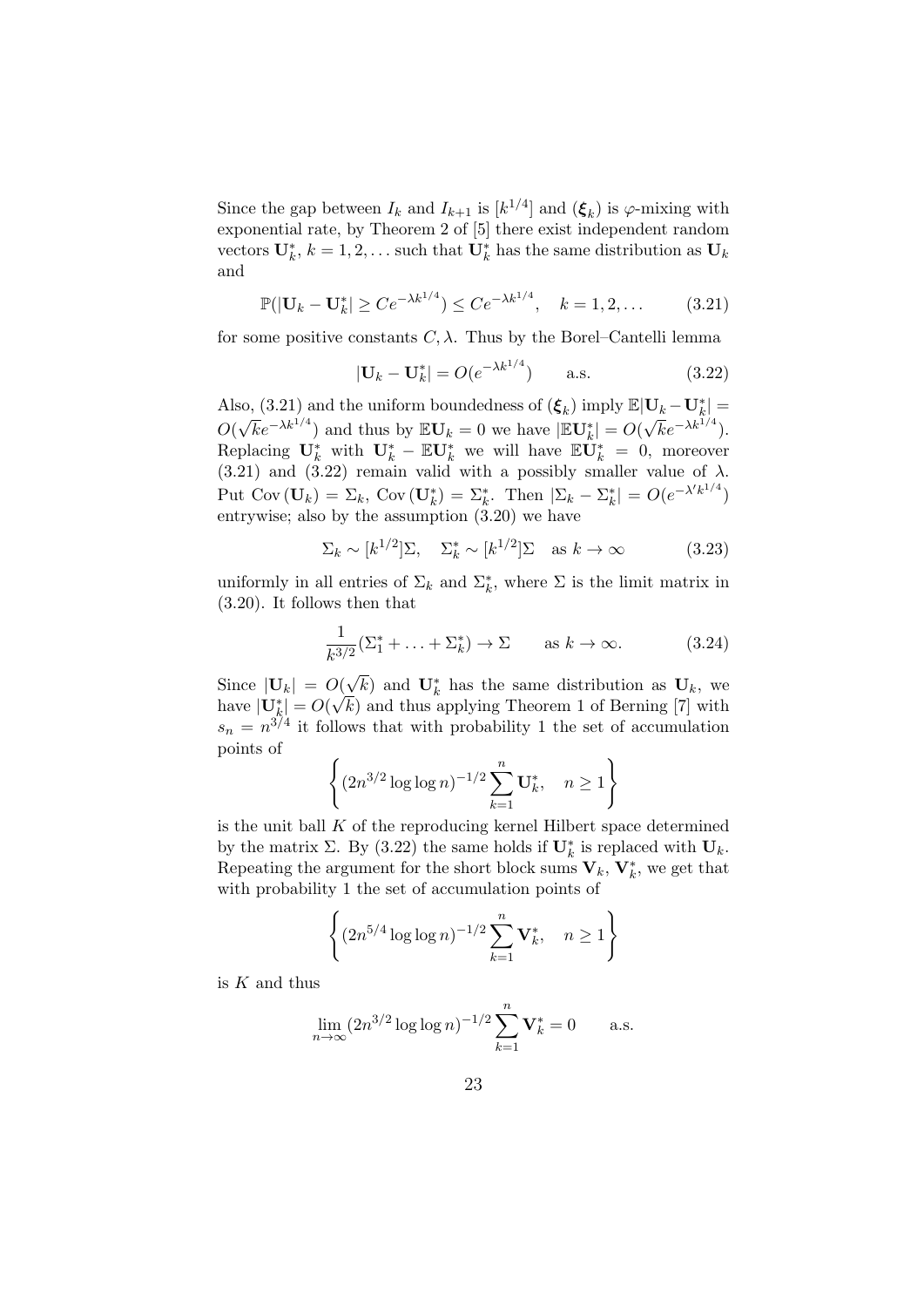We thus see that almost surely the set of accumulation points of

$$
\left\{ (2n^{3/2} \log \log n)^{-1/2} \sum_{k=1}^{n} (\mathbf{U}_{k}^{*} + \mathbf{V}_{k}^{*}), \quad n \ge 1 \right\}
$$

and its analogue for  $\mathbf{U}_k + \mathbf{V}_k$  is K, proving Lemma 3.5 along the indices  $n = N_k$ , where  $N_k = \sum_{j=1}^k [j^{1/2}]$ . By the uniform boundedness of the  $\xi_k$ , the maximal fluctuation of  $\sum_{j=1}^n \xi_j$  for  $N_k \leq n \leq N_{k+1}$  is  $O(N_{k+1} - N_k) = O(k^{1/2})$  and thus Lemma 3.5 holds for all indices *n*.  $\Box$ 

Set

$$
Y_k = \cos(2\pi S_k \alpha), \quad Z_k = \sin(2\pi S_k \alpha).
$$

For any  $1 \leq k \leq \ell$  the random variables  $S_k$  and  $S_\ell - S_k$  are independent, hence

$$
\mathbb{E}\cos(2\pi S_k\alpha)\cos(2\pi S_\ell\alpha) = \frac{1}{2}\mathbb{E}\cos(2\pi(S_\ell - S_k)\alpha) + \frac{1}{2}\mathbb{E}\cos(2\pi(S_\ell + S_k)\alpha)
$$

$$
= \frac{1}{2}\text{Re}\left[\mathbb{E}(e^{2\pi i(S_\ell - S_k)\alpha}) + \mathbb{E}(e^{2\pi i(S_\ell + S_k)\alpha})\right] = \frac{1}{2}\text{Re}\left[\mathbb{E}(e^{2\pi i(S_\ell - S_k)\alpha}) + \mathbb{E}(e^{2\pi i(S_\ell - S_k)\alpha})\mathbb{E}(e^{4\pi iS_k\alpha})\right] = \frac{1}{2}\text{Re}\left(\varphi(2\pi\alpha)^{\ell - k} + \varphi(2\pi\alpha)^{\ell - k}\varphi(4\pi\alpha)^k\right)
$$

and thus

$$
\mathbb{E}Y_k Y_\ell = \frac{1}{2} \text{Re}\left(\varphi(2\pi\alpha)^{\ell-k} + \varphi(2\pi\alpha)^{\ell-k} \varphi(4\pi\alpha)^k\right).
$$

Therefore

$$
\mathbb{E}\left(\sum_{k=m+1}^{m+n} Y_k\right)^2 = \text{Re}\sum_{m+1 \le k < \ell \le m+n} \left(\varphi(2\pi\alpha)^{\ell-k} + \varphi(2\pi\alpha)^{\ell-k}\varphi(4\pi\alpha)^k\right) + \frac{1}{2}\text{Re}\left(n + \sum_{k=m+1}^{m+n} \varphi(4\pi\alpha)^k\right) \tag{3.25}
$$

and similarly

$$
\mathbb{E}\left(\sum_{k=m+1}^{m+n} Z_k\right)^2 = \text{Re}\sum_{m+1 \le k < \ell \le m+n} \left(\varphi(2\pi\alpha)^{\ell-k} - \varphi(2\pi\alpha)^{\ell-k}\varphi(4\pi\alpha)^k\right) + \frac{1}{2}\text{Re}\left(n - \sum_{k=m+1}^{m+n} \varphi(4\pi\alpha)^k\right) \tag{3.26}
$$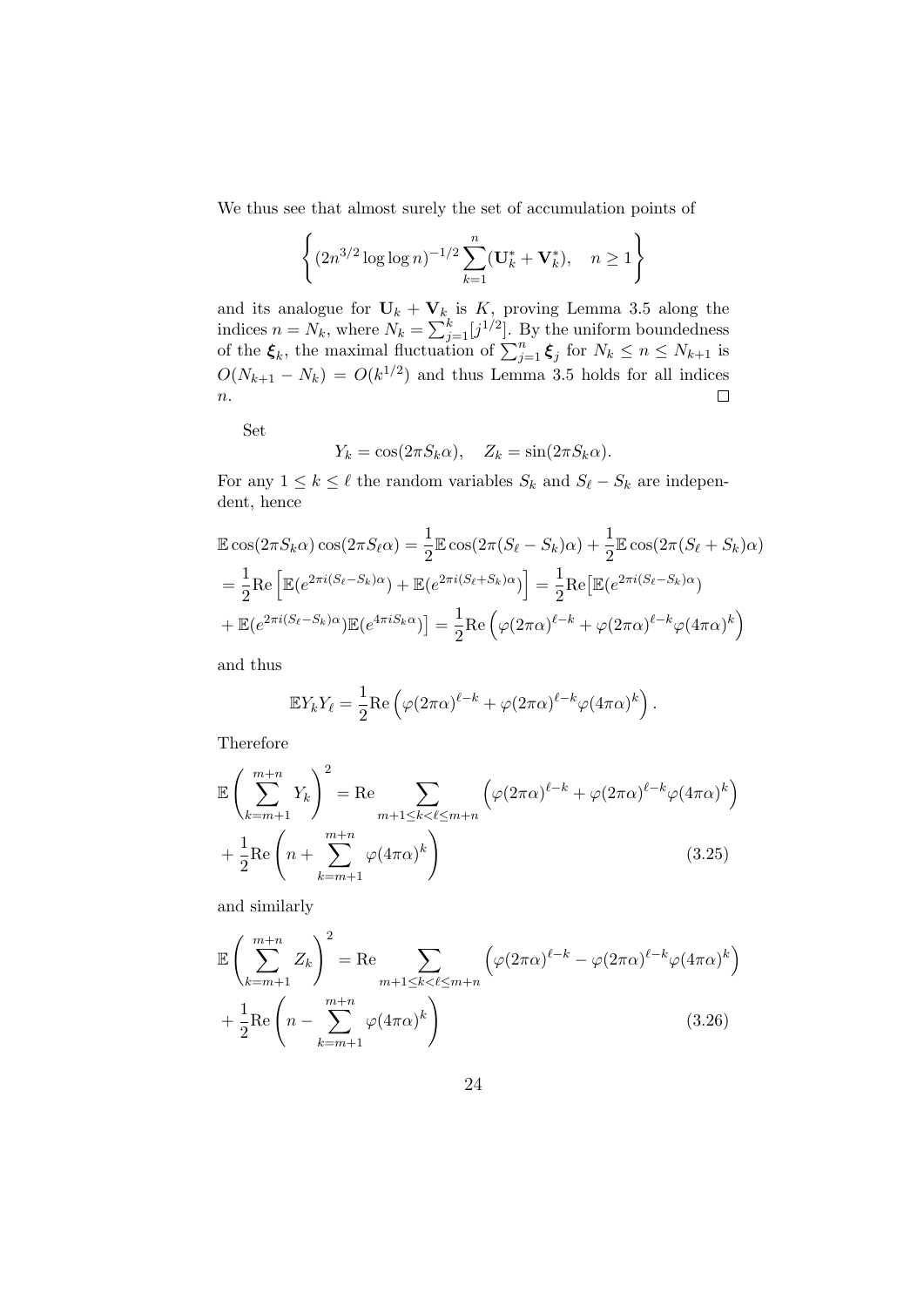$$
\mathbb{E}\left(\sum_{k=m+1}^{m+n} Y_k\right)\left(\sum_{k=m+1}^{m+n} Z_k\right) = \text{Im}\left(\sum_{m+1 \le k < \ell \le m+n} \varphi(2\pi\alpha)^{\ell-k} \varphi(4\pi\alpha)^k\right) + \frac{1}{2}\text{Im}\left(n - \sum_{k=m+1}^{m+n} \varphi(4\pi\alpha)^k\right). \tag{3.27}
$$

Now we prove (i). Assume that  $\exp(2\pi i X_1 \alpha)$  is non-degenerate, that  $\mathbb{P}(2X_1\alpha \in \mathbb{Z})$  < 1 and that (3.16) holds. The first two conditions imply that  $|\varphi(2\pi\alpha)| < 1$  and that  $\varphi(4\pi\alpha) \neq 1$ . We claim that

$$
\sum_{m+1 \le k < \ell \le m+n} \varphi^{\ell-k}(2\pi\alpha)\varphi^k(4\pi\alpha) = O(1) \quad \text{uniformly in } m. \tag{3.28}
$$

Indeed, if  $\varphi(4\pi\alpha) \neq \varphi(2\pi\alpha)$ , then by fixing the index *k* first, we get that the sum in (3.28) is

$$
\sum_{m+1\leq k
$$

Here we have a partial sum of two geometric series with quotients  $\varphi(4\pi\alpha) \neq 1$  and  $\frac{\varphi(2\pi\alpha)}{\varphi(4\pi\alpha)} \neq 1$ , therefore it is easy to see that

$$
\sum_{m+1 \le k < \ell \le m+n} \varphi^{\ell-k}(2\pi\alpha)\varphi^k(4\pi\alpha) = O(1) \quad \text{uniformly in } m.
$$

If, on the other hand  $\varphi(4\pi\alpha) = \varphi(2\pi\alpha)$ , then the sum in (3.28) is

$$
\sum_{m+1 < \ell \le m+n} (\ell - m - 1)\varphi(2\pi\alpha)^{\ell} = \varphi(2\pi\alpha)^{m+2} \sum_{r=1}^{n-1} r\varphi(2\pi\alpha)^{r-1}.
$$

Here  $|\varphi(2\pi\alpha)|^{m+2} < 1$ , and the sum is also  $O(1)$ , because it is a partial sum of a convergent series. Since we clearly also have

$$
\sum_{k=m+1}^{m+n} \varphi(4\pi\alpha)^k = O(1) \quad \text{uniformly in } m,
$$

formulas  $(3.25)$ – $(3.27)$  simplify to

and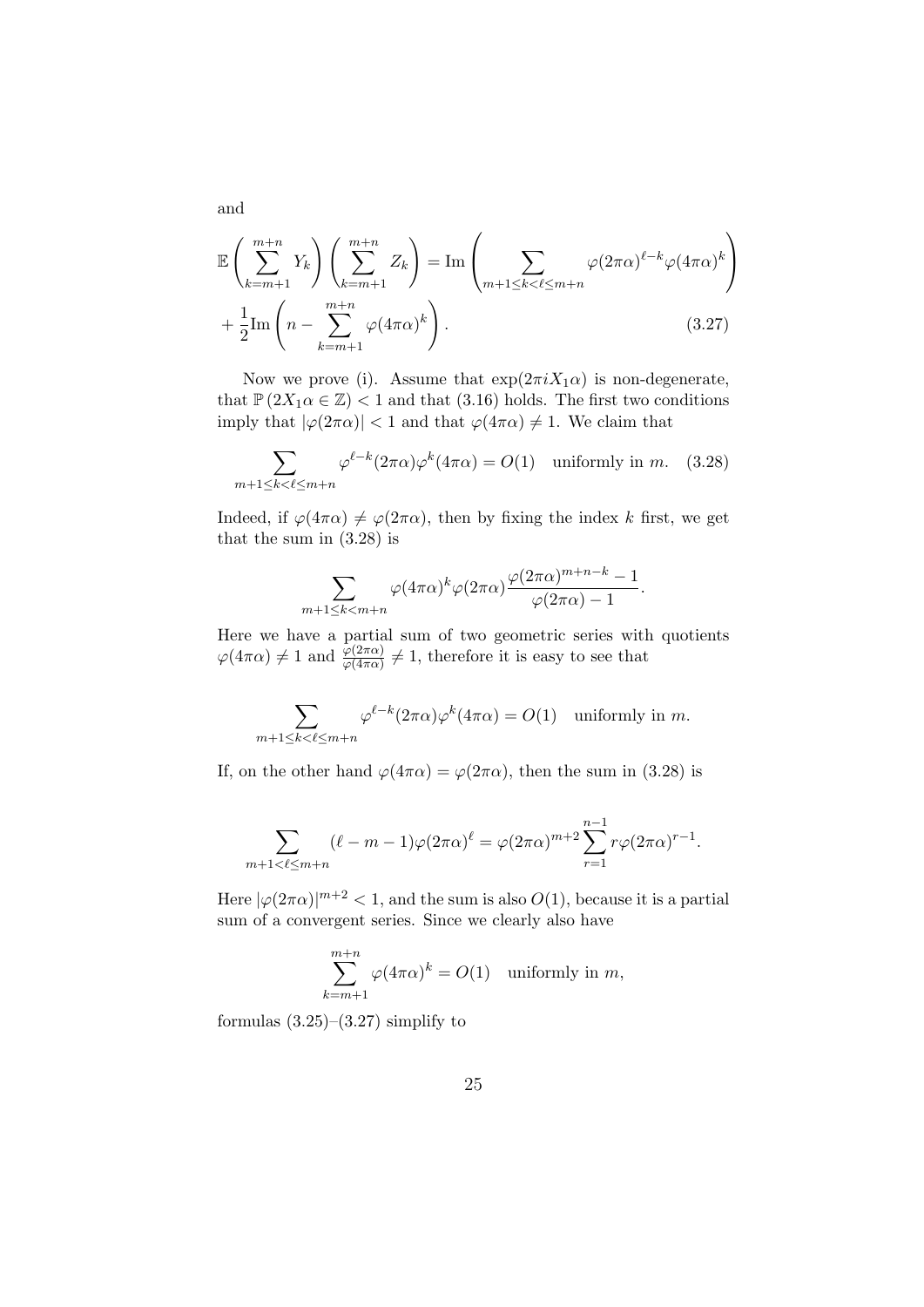$$
\mathbb{E}\left(\sum_{k=m+1}^{m+n} Y_k\right)^2 = \mathbb{E}\left(\sum_{k=m+1}^{m+n} Z_k\right)^2 =
$$
  
Re 
$$
\sum_{m+1 \le k < \ell \le m+n} \varphi(2\pi\alpha)^{\ell-k} + \frac{n}{2} + O(1),
$$

$$
\mathbb{E}\left(\sum_{k=m+1}^{m+n} Y_k\right) \left(\sum_{k=m+1}^{m+n} Z_k\right) = O(1),
$$

both uniformly in *m*. Here we have

$$
\sum_{m+1 \le k < \ell \le m+n} \varphi(2\pi\alpha)^{\ell-k} = \sum_{r=1}^{n-1} (n-r)\varphi(2\pi\alpha)^r = n \sum_{r=1}^{n-1} \varphi(2\pi\alpha)^r + O(1) =
$$
  

$$
n \frac{\varphi(2\pi\alpha)}{1 - \varphi(2\pi\alpha)} + O(1) \quad \text{uniformly in } m,
$$

 $\frac{\varphi(\text{2}\pi\alpha)}{1-\varphi(2\pi\alpha)}+O(1)$  uniformly in *m*,

therefore

$$
\lim_{n \to \infty} \frac{1}{n} \mathbb{E} \left( \sum_{k=m+1}^{m+n} Y_k \right)^2 = \lim_{n \to \infty} \frac{1}{n} \mathbb{E} \left( \sum_{k=m+1}^{m+n} Z_k \right)^2 =
$$

$$
\frac{1}{2} + \text{Re} \frac{\varphi(2\pi\alpha)}{1 - \varphi(2\pi\alpha)} = \frac{1 - |\varphi(2\pi\alpha)|^2}{2|1 - \varphi(2\pi\alpha)|^2}
$$
(3.29)

and

$$
\lim_{n \to \infty} \frac{1}{n} \mathbb{E}\left(\sum_{k=m+1}^{m+n} Y_k\right) \left(\sum_{k=m+1}^{m+n} Z_k\right) = 0 \tag{3.30}
$$

uniformly in *m*.

Let now  $Y_k^* = Y_k - \mathbb{E}Y_k$ ,  $Z_k^* = Z_k - \mathbb{E}Z_k$ . Clearly  $\mathbb{E}Y_k = \text{Re }\varphi(2\pi\alpha)^k$ ,  $\mathbb{E}Z_k = \text{Im }\varphi(2\pi\alpha)^k$ , and since  $|\varphi(2\pi\alpha)| < 1$ , there exists a  $0 < \rho < 1$ such that  $|\mathbb{E}Y_k| \leq \rho^k$ ,  $|\mathbb{E}Z_k| \leq \rho^k$ . From this it follows that (3.29) and (3.30) remain valid if we replace  $Y_k$  and  $Z_k$  by  $Y_k^*$  and  $Z_k^*$ , respectively, and thus letting

$$
\xi_k = (Y_k, Z_k), \xi_k^* = (Y_k^*, Z_k^*)
$$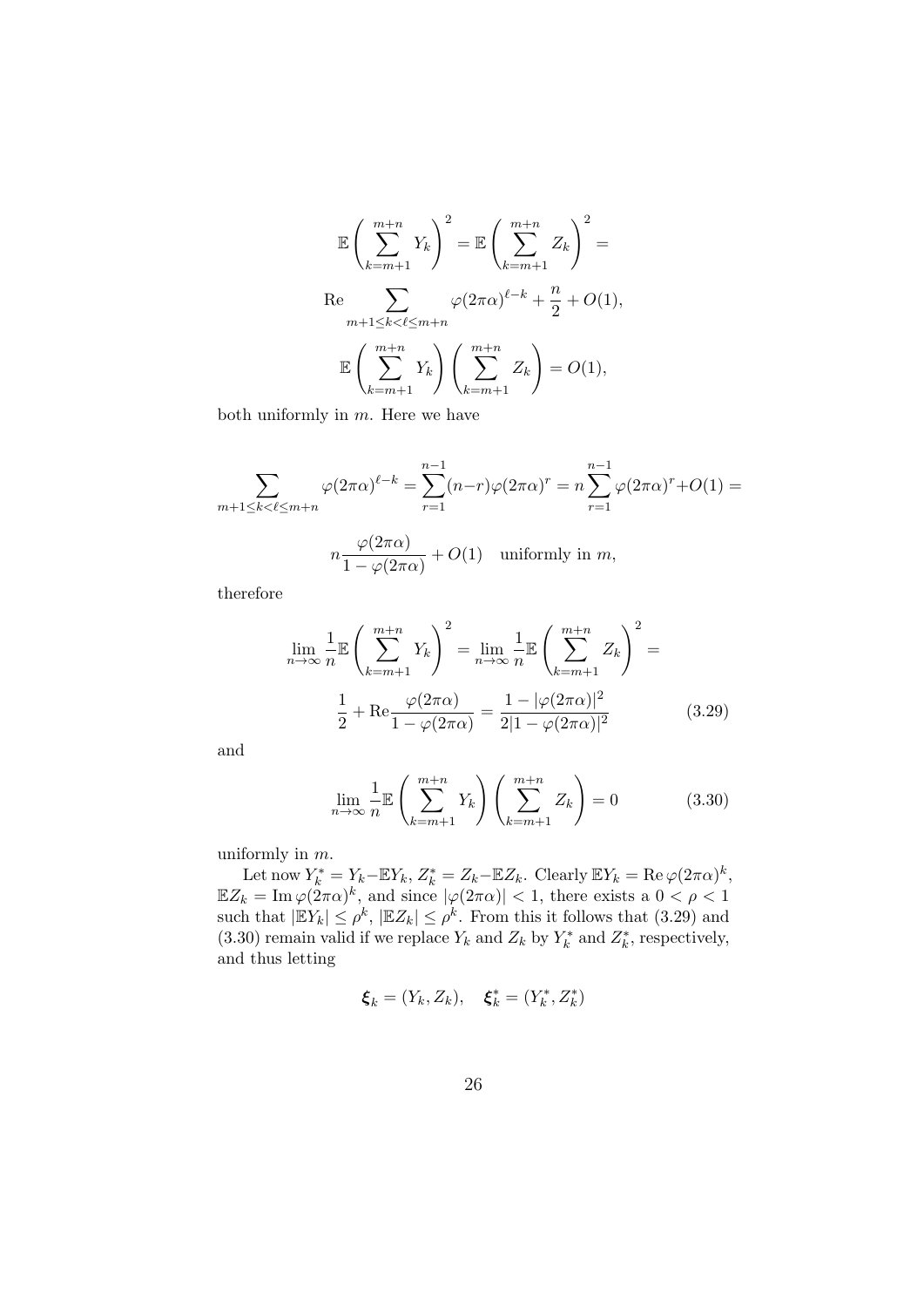it follows that the sequence  $(\xi_k^*)$  satisfies the assumptions of Lemma 3.5 in dimension  $d = 2$  with a diagonal matrix  $\Sigma$ . Thus by Lemma 3.5 the set of accumulation points of

$$
\left\{ \frac{1}{(2n \log \log n)^{1/2}} \sum_{k=1}^{n} \xi_k^*, \ n = 1, 2, \dots \right\}
$$

is, with probability 1, the circle around the origin with radius

$$
\frac{\sqrt{1-|\varphi(2\pi\alpha)|^2}}{\sqrt{2}|1-\varphi(2\pi\alpha)|}.
$$

By the exponential decrease of  $\mathbb{E}|\xi_k|$ , the same holds if  $\xi_k^*$  is replaced by  $\xi_k$  and thus (1.4) is proved.

Finally, we prove (ii). Assume that  $\exp(2\pi i X_1 \alpha)$  is non-degenerate and that  $\mathbb{P}(2X_1\alpha \in \mathbb{Z}) = 1$ . Note that the latter condition in fact implies (3.16). In this case

$$
Z_k = \sin(2\pi S_k \alpha) = 0
$$
 a.s.

which means that  $\exp(2\pi i S_k \alpha) = Y_k \in \mathbb{R}$ . We also have  $\varphi(4\pi \alpha) = 1$ . Thus (3.25) simplifies to

$$
\mathbb{E}\left(\sum_{k=m+1}^{m+n} Y_k\right)^2 = 2\text{Re}\sum_{m+1\leq k < \ell \leq m+n} \varphi(2\pi\alpha)^{\ell-k} + 2n.
$$

As before, we have

$$
\sum_{m+1 \le k < \ell \le m+n} \varphi(2\pi\alpha)^{\ell-k} = \sum_{r=1}^{n-1} (n-r)\varphi(2\pi\alpha)^r = n \sum_{r=1}^{n-1} \varphi(2\pi\alpha)^r + O(1) =
$$

$$
n\frac{\varphi(2\pi\alpha)}{1-\varphi(2\pi\alpha)} + O(1) \quad \text{uniformly in } m,
$$

therefore

$$
\lim_{n \to \infty} \frac{1}{n} \mathbb{E} \left( \sum_{k=m+1}^{m+n} Y_k \right)^2 = \frac{1 - |\varphi(2\pi\alpha)|^2}{|1 - \varphi(2\pi\alpha)|^2}
$$
(3.31)

uniformly in *m*.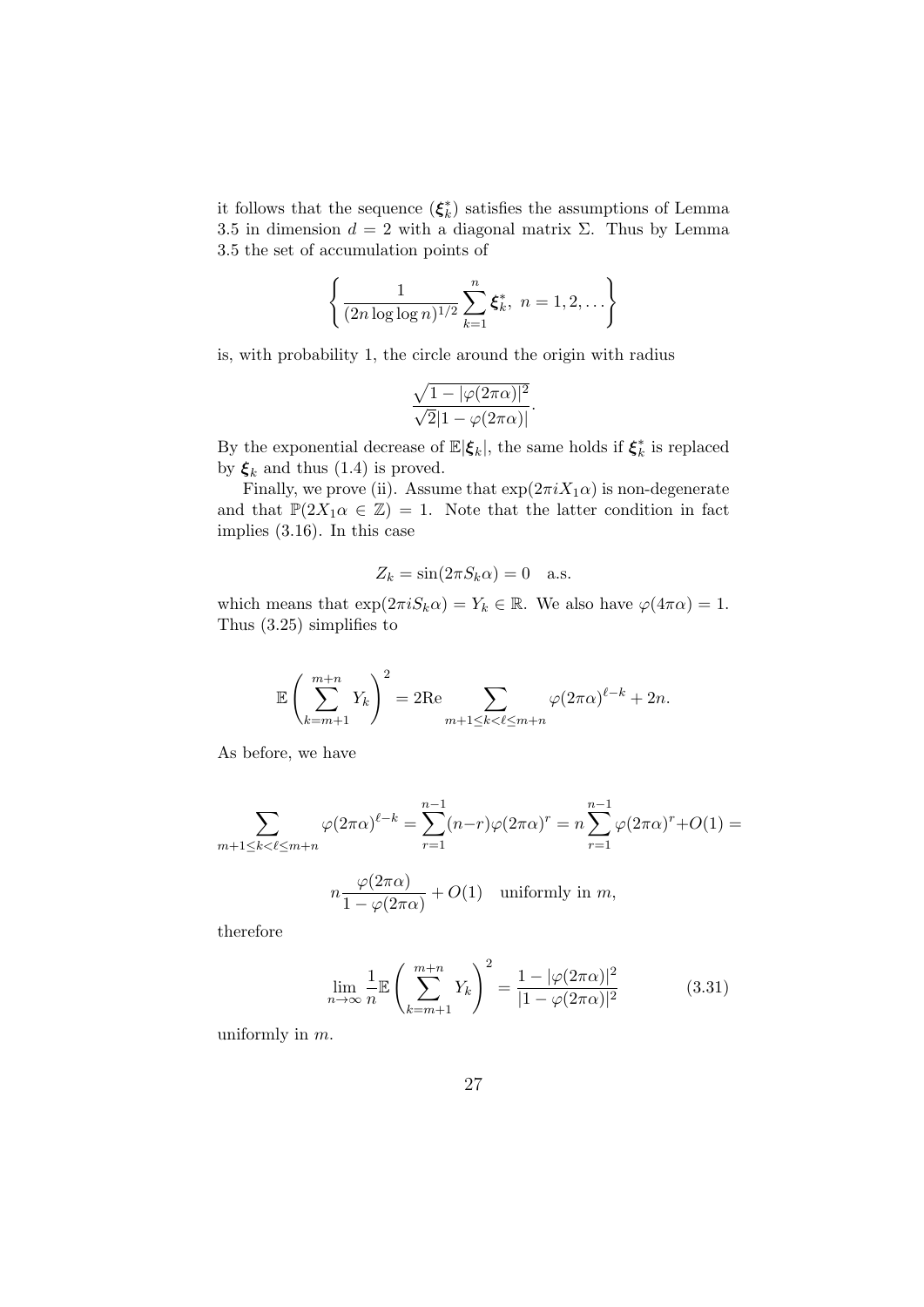Let now  $Y_k^* = Y_k - \mathbb{E}Y_k$ . Clearly  $\mathbb{E}Y_k = \text{Re }\varphi(2\pi\alpha)^k$ , and since  $|\varphi(2\pi\alpha)| < 1$ , there exists a  $0 < \rho < 1$  such that  $|EY_k| \leq \rho^k$ . From this it follows that (3.31) remains valid if we replace  $Y_k$  by  $Y_k^*$ , and thus it follows that the sequence  $(Y_k^*)$  satisfies the assumptions of Lemma 3.5 in dimension  $d = 1$ . Thus by Lemma 3.5 the set of accumulation points of

$$
\left\{ \frac{1}{(2n \log \log n)^{1/2}} \sum_{k=1}^{n} Y_k^*, \ n = 1, 2, \dots \right\}
$$

is, with probability 1, the closed interval centered at zero with radius

$$
\frac{\sqrt{1-|\varphi(2\pi\alpha)|^2}}{|1-\varphi(2\pi\alpha)|}.
$$

By the exponential decrease of  $\mathbb{E}|Y_k|$ , the same holds if  $Y_k^*$  is replaced by  $Y_k$  and thus  $(1.5)$  is proved.

 $\Box$ 

In conclusion we prove, using a standard argument in uniform distribution theory (see e.g. [16], pp. 124–125) the remark made at the end of the Introduction concerning the discrepancy of  ${S_k \alpha}$ . Assume that  $X_1$  is integer valued, it has mean zero and finite variance and (1.8) holds for infinitely many rationals  $p/q$  with some  $C > 0$ ,  $\gamma >$ 2. Take such a rational  $p/q$ , fix  $\varepsilon > 0$  and set  $N = [q^{\beta}]$ , where  $\beta = (\gamma - 1)/(1/2 + \varepsilon)$ . By the law of the iterated logarithm we have  $|S_n| = O(n^{(1+\varepsilon)/2})$  a.s., pick a point  $\omega$  in the probability space for which this holds. Then  $\alpha = p/q + C\theta/q^{\gamma}$  with  $|\theta| \leq 1$  and thus for  $1 \leq n \leq N$  we have  $S_n \alpha = S_n p/q + \theta_n$  with

$$
|\theta_n| \le C' N^{(1+\varepsilon)/2} q^{-\gamma} < C' q^{\beta(1+\varepsilon)/2 - \gamma} = C' q^{-1-\delta}
$$

where  $\delta = \gamma - 1 - \beta(1 + \varepsilon)/2 > 0$ . Since  $S_n$  is an integer, none of the numbers

$$
{S_1\alpha}, {S_2\alpha}, \dots, {S_N\alpha}
$$
 (3.32)

lie in the interval  $[C'q^{-1-\delta}, 1/q - C'q^{-1-\delta}]$  and thus the discrepancy of the sequence  $(3.32)$  is  $\geq 1/(2q)$ . Since the choice of *N* implies  $q \leq (2N)^{1/\beta}$ , if follows that, given any  $\varepsilon > 0$ , the discrepancy of the sequence (3.32) exceeds  $C''N^{-1/\beta} = C''N^{-(1/2+\varepsilon)/(\gamma-1)}$ . Since  $\varepsilon$  can be chosen to be arbitrarily small, our claim is proved.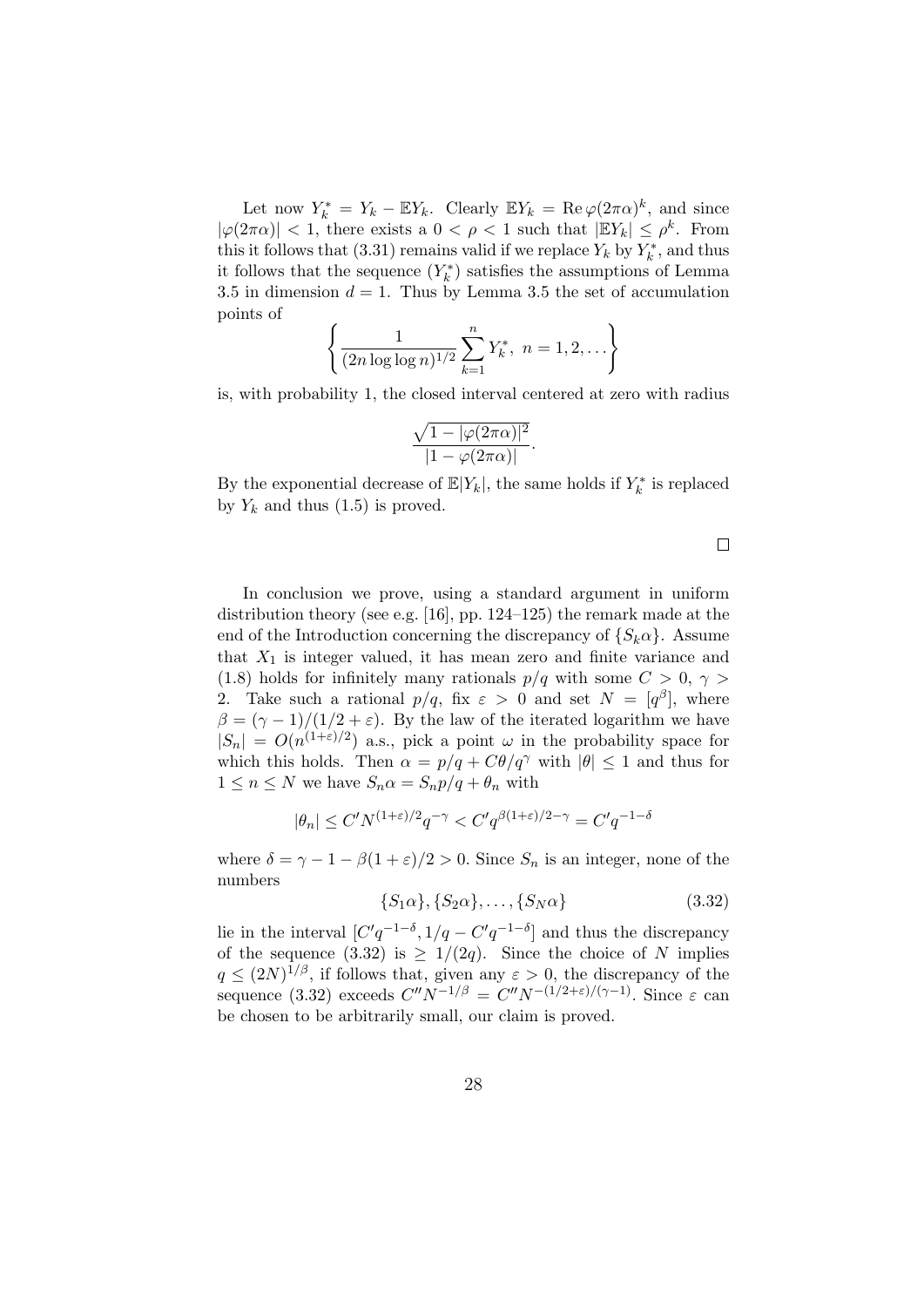# **References**

- [1] Aistleitner, C. and Fukuyama, K.: On the law of the iterated logarithm for trigonometric series with bounded gaps. Prob. Theory Related Fields 154 (2012), 607-620.
- [2] Aistleitner, C. and Fukuyama, K.: On the law of the iterated logarithm for trigonometric series with bounded gaps II. J. Théor. Nombres Bordeaux 28 (2016), 391–416.
- [3] Berkes, I.: A central limit theorem for trigonometric series with small gaps. Z. Wahrscheinlichkeitstheorie verw. Geb. 47 (1979), 157–161.
- [4] Berkes, I.: An optimal condition for the LIL for trigonometric series. Trans. Amer. Math. Soc. 347 (1995) 515–530.
- [5] Berkes, I. and Philipp, W.: Approximation theorems for independent and weakly dependent random vectors. Ann. of Probability 7 (1979) 29–54.
- [6] Berkes, I. and Weber, M.: On the convergence of  $\sum c_k f(n_k x)$ . Memoirs of the AMS 201 (2009), no. 943, viii+72.
- [7] Berning, J.: On the multivariate law of the iterated logarithm. Ann. of Probability 7 (1979), 980–988.
- [8] Erdős, P. and Gál, I.: On the law of the iterated logarithm. Proc. Konink. Nederl. Akad. Wetensch. 58 (1955), 65–76.
- [9] Feller, W.: An Introduction to Probability Theory and its Applications, Vol. II. Wiley, 1971,
- [10] Fiedler, H., Jurkat, W. and Körner, O.: Asymptotic expansion of finite theta series. Acta Arithmetica 32 (1977), 129–146.
- [11] Fukuyama, K.: A central limit theorem and a metric discrepancy result for sequences with bounded gaps. Dependence in probability, analysis and number theory, 233–246, Kendrick Press, Heber City, 2010.
- [12] Fukuyama, K.: On the law of the iterated logarithm for trigonometric series with bounded gaps. Probab. Theory Related Fields 154 (2012), 607–620.
- [13] Halberstam, H. and Roth, K.: Sequences. Oxford University Press 1966.